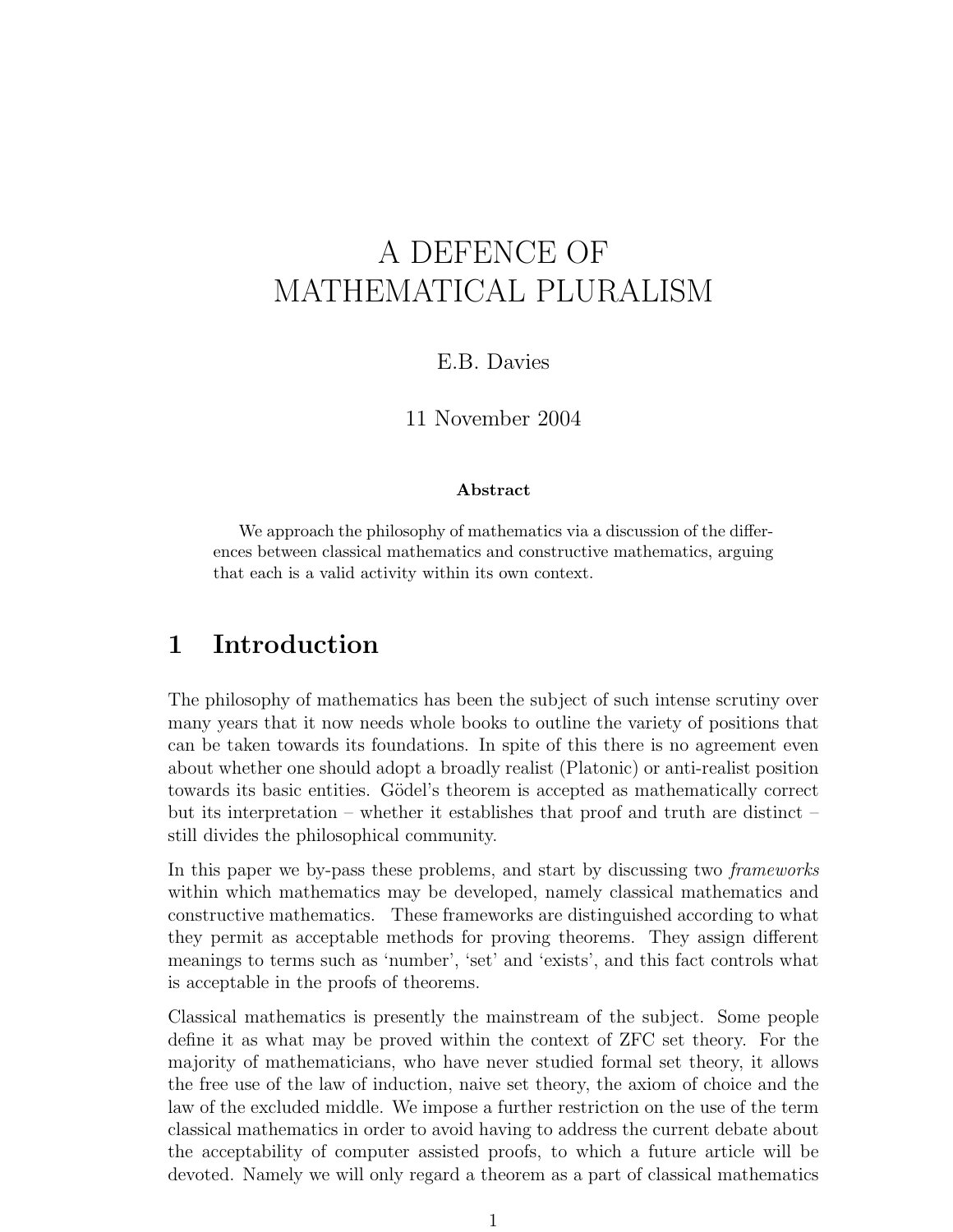if its proof is reviewable in its entirety by a mathematician using only pen and paper. This has the effect of embedding classical mathematics in human culture: the scope of the term depends on the time chosen, and is not determined by some notion of what is in principle capable of being proved by an ideal mathematician with an indefinitely prolonged life.

By constructive mathematics we will mean the subject as formulated by Bishop [\[1967\]](#page-20-0). This is characterized by the avoidance of the law of the excluded middle and the insistence that one should only refer to a mathematical entity as existing if one has a finite algorithm for constructing it. In logical terms it is a subset of classical mathematics with some rather strange conventions and definitions, but from another point of view it is more general than classical mathematics; see Richman [\[1990\]](#page-22-0) and Billinge [\[2003\]](#page-20-0). It is distinct from Brouwer's intuitionistic mathematics, which is not compatible with classical mathematics. The detailed development of constructive mathematics is substantially different from that of classical mathematics. Familiar theorems are often rewritten in unconventional forms and have different proofs, and the entities that it studies are also different, particularly within set theory.

The difference between the two frameworks arises from the fact that they assign different meanings to the quantifier ∃. A classical mathematician intends this to refer to Platonic existence, whereas a constructivist means that he could write down an algorithm for constructing the entity in question. The need to avoid the law of the excluded middle in constructive mathematics follows in an obvious manner from the meaning assigned to ∃. Hellman [\[1989\]](#page-22-0) and others have proposed that one should use two different symbols, such as  $\exists_{int}$  and  $\exists_{cla}$ , for the two concepts, and distinguish in a similar manner between later notions which might be defined in terms of one or other of these. While this would be possible, it would probably cause more confusion than keeping the two frameworks entirely separate, and acknowledging that the two paths gradually diverge.

Although we start with a substantial discussion of associated philosophical issues, one of the main theses of this paper is that constructive mathematics is of value even to those who reject the philosophical assumptions of its founders. It provides a clear and precise insight into difficulties that numerical analysts and others who are interested in obtaining quantitative information about solutions of equations face on a regular basis. Such matters can be resolved classically, but constructive mathematics provides a more *systematic framework* for doing so. The debate about which is the 'right' way to do mathematics is sterile and counterproductive. Each of the frameworks is valid and has advantages in appropriate circumstances. As we explain below, this pluralistic viewpoint is not our invention, but we believe that some of the arguments that we marshal in favour of it are novel.

Before continuing, we need to address some matters of terminology. We will avoid using the term 'realism', because it means various things to different people – Burgess [\[2004\]](#page-21-0) describes it as one of the most overused and misused terms in phi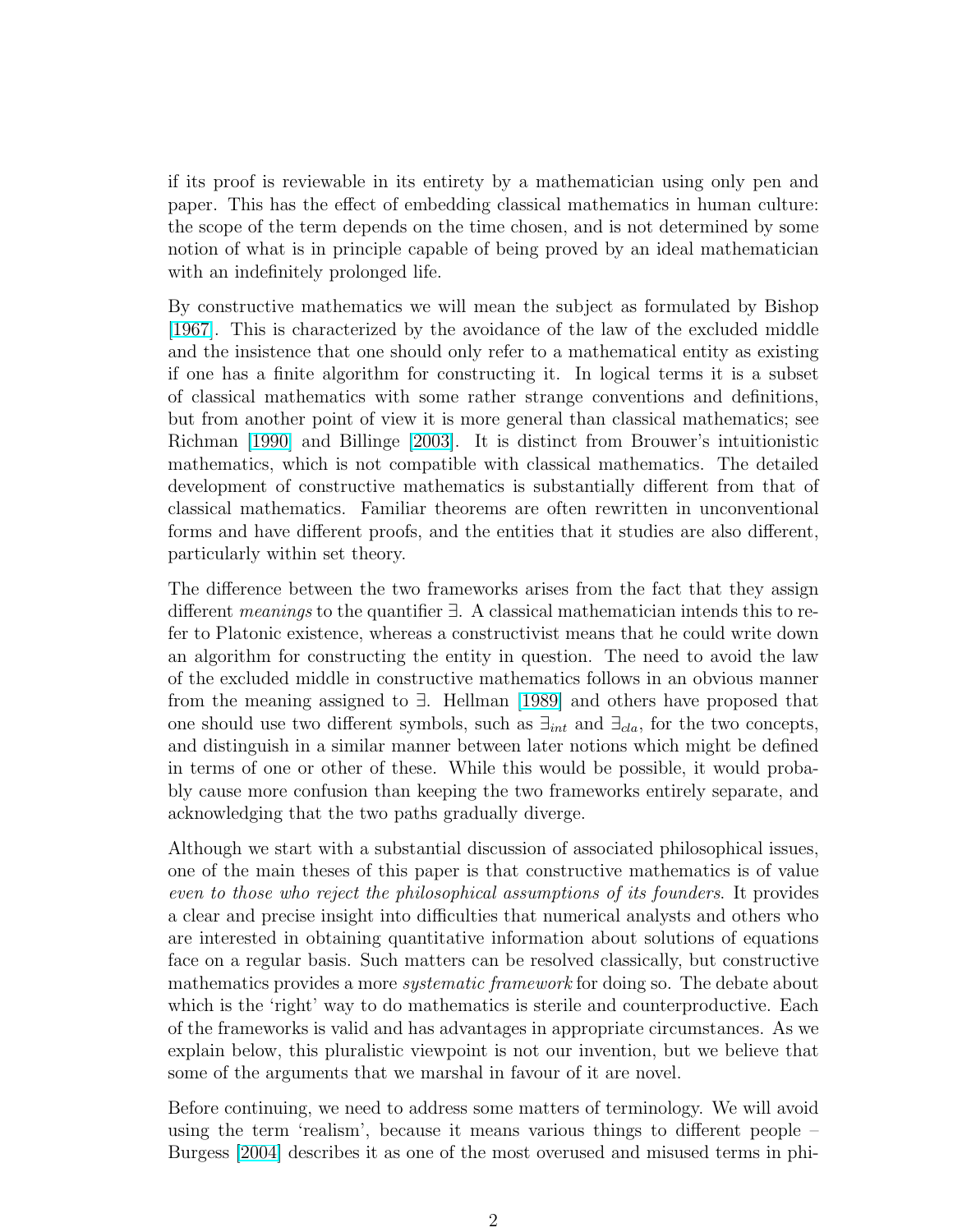losophy. Platonism is now often called realism, although it is quite different from scientific realism; the alternative term idealism is now rarely used. Popper [\[1977\]](#page-22-0) claimed that his World 3 objects are real, because they affect human behaviour and through them other material bodies. Bishop [\[1967,](#page-20-0) p.10] also calls his own position straightforward realism, but we will call it constructivism. We call our position mathematical pluralism, and emphasize that it should not be confused with scientific relativism. Science is the study of the external world, while mathematics is one of the ways we systematize our thoughts. It is hardly surprising that our ability to think carefully is helpful when we are trying to understand the world, but our thought processes and the external world are quite different. Philosophical beliefs about the two need not be related.

Our support for mathematical pluralism does not imply that we agree with all of the views put forward under the banner of cultural pluralism. The acceptance of an alternative framework for doing mathematics must be based upon whether it can deliver new insights, even to those who do not initially have any particular interest in it.

#### 2 Existence and Truth

Many of the monographs and papers on the philosophy of mathematics are essentially studies of the nature of mathematical objects and in what sense, if any, they may be said to exist. On the other hand, mathematicians adopt a naive attitude towards the existence of the objects that they study, and seem not to suffer from this. We cannot even summarize the literature on this subject, but choose a few quotations from recent books.

Balaguer [\[1998\]](#page-20-0) devotes a whole book to the study of various varieties of Platonism and anti-Platonism, but eventually concludes there is no way of separating what he calls Full Blooded Platonism from a version of anti-Platonism called fictionalism.

It's not just that we currently lack a cogent argument that settles the dispute over (the existence of) mathematical objects. It's that we could never have such an argument ... Now I am going to motivate the metaphysical conclusion by arguing that the sentence – there exist abstract objects; that is there are objects that exist outside of space-time (or more precisely, that do not exist in space-time) – does not have any truth condition ... But this is just to say that we don't know what non-spatiotemporal existence amounts to, or what it might *consist* in, or what it might be like. Balaguer [\[1998,](#page-20-0) p. 22]

Carnap, quoted below, would have agreed with Balaguer's conclusion fifty years earlier, and said that it was clear from the start, because the existence of theoretical objects is an internal question that makes no sense in an absolute context. While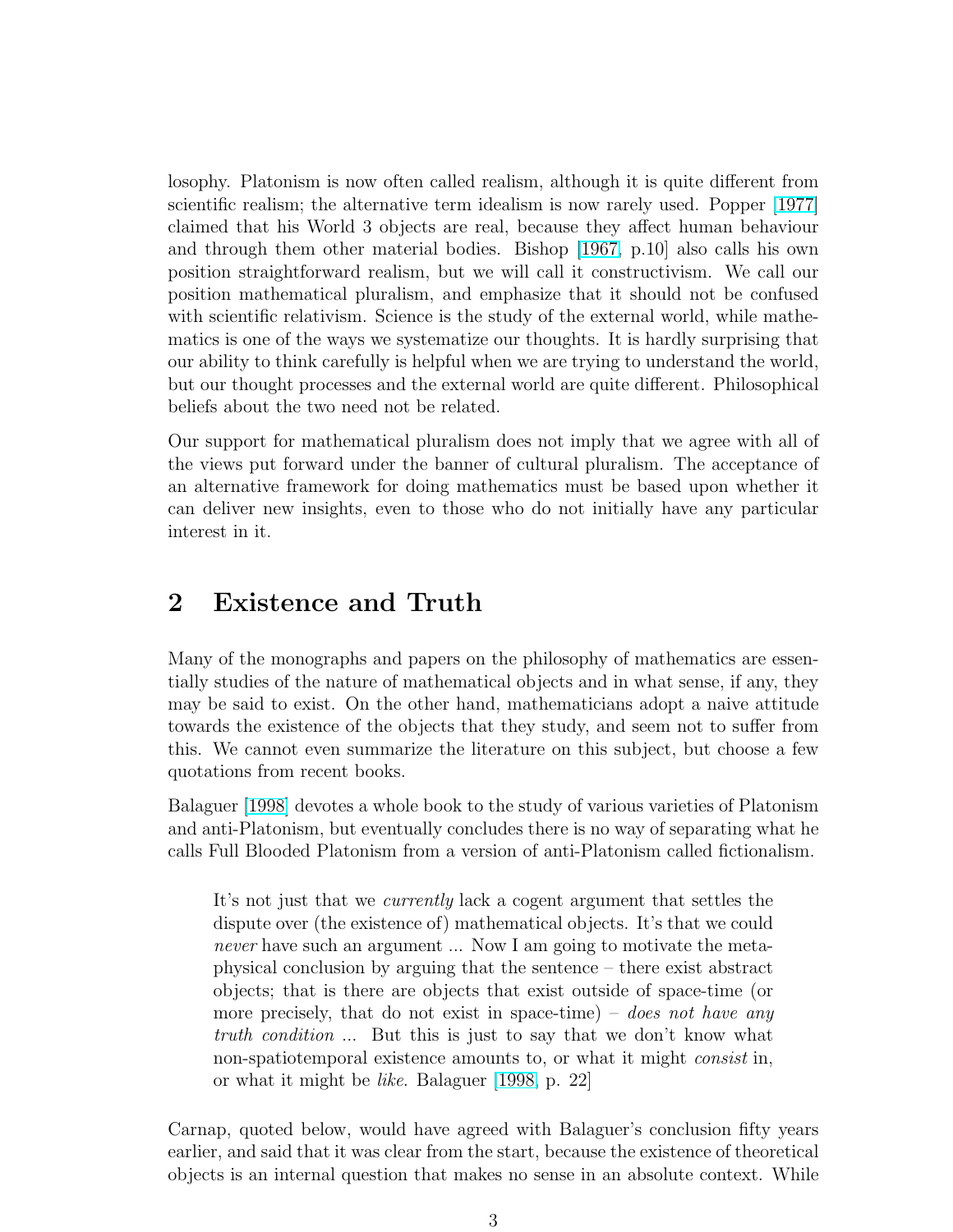Carnap's views are frequently dismissed at present, Burgess [\[2004\]](#page-21-0) has recently suggested that some can be recast in a more acceptable manner.

It is more difficult to extract a single message from Shapiro [\[2000\]](#page-23-0), which is more a systematic review of the various theories than advocacy of one view. We choose the following, which refers to recent developments in the field.

As we have seen above – several times – a fundamental problem for realism in ontology is to show how it is possible to refer to, and know things about, mathematical objects if we have no causal contact with such objects ... What is it about the practice of mathematics and science which allows them to proceed with terms that refer to objects with which we have no causal contact? What does this say about mathematical objects? Shapiro [\[2000,](#page-23-0) p. 250]

Shapiro also discusses at length the Putnam-Quine arguments that the indispensability of mathematics in science supports mathematical realism. In Shapiro [\[2000,](#page-23-0) Ch. 9] he describes Hartry Field's criticism of the argument and the attempt to develop an nominalist version of physics in Field [\[1980\]](#page-21-0). The indispensibility argument discussed in this paper is only a small part of this much larger debate. We intend only to ask whether physicists use tools from pure mathematics that the constructivists are not capable of supplying. Our answer is negative.

The first strand of our argument is to separate pure mathematics from applied mathematics. This can be justified on historical grounds. In the year 1600 mathematicians had already developed Euclidean geometry, trigonometry and some aspects of number theory, the Chinese had computed  $\pi$  to (the equivalent of) five decimal places and methods for solving polynomial equation using complex numbers had been developed by Cardan and Viète. It is implausible that the truth of these theories depends upon subsequent developments in physics.

We next emphasize that mathematics is not a single coherent entity: physicists and pure mathematicians think about it in quite different terms<sup>1</sup>; see Davies [\[2003a\]](#page-21-0) and Davey [\[2003\]](#page-21-0) for details. From the point of view of physicists QED is one of their most successful and highly confirmed theories. Mathematicians, on the other hand, regard it as a set of recipes that are not linked to any coherent theory as they understand this term. The renormalized series expansions that are obtained in QED are not approximations to any known entities, but most physicists are not particularly concerned about this because they yield numbers that correspond to experiment extraordinarily well. To put it crudely, they assume that series expansions (and other mathematical techniques) are useful until experience proves

 $1<sup>1</sup>$ Any comments about physicists and mathematicians must be over-simplifications, because there is a continuous range of attitudes on the physics-mathematics spectrum, but it is important not to fall into the trap of assuming that the values of typical mathematicians and of physicists such as R Feynman, P W Anderson and M Berry are similar on the basis of quoting the very few people who straddle the two subjects.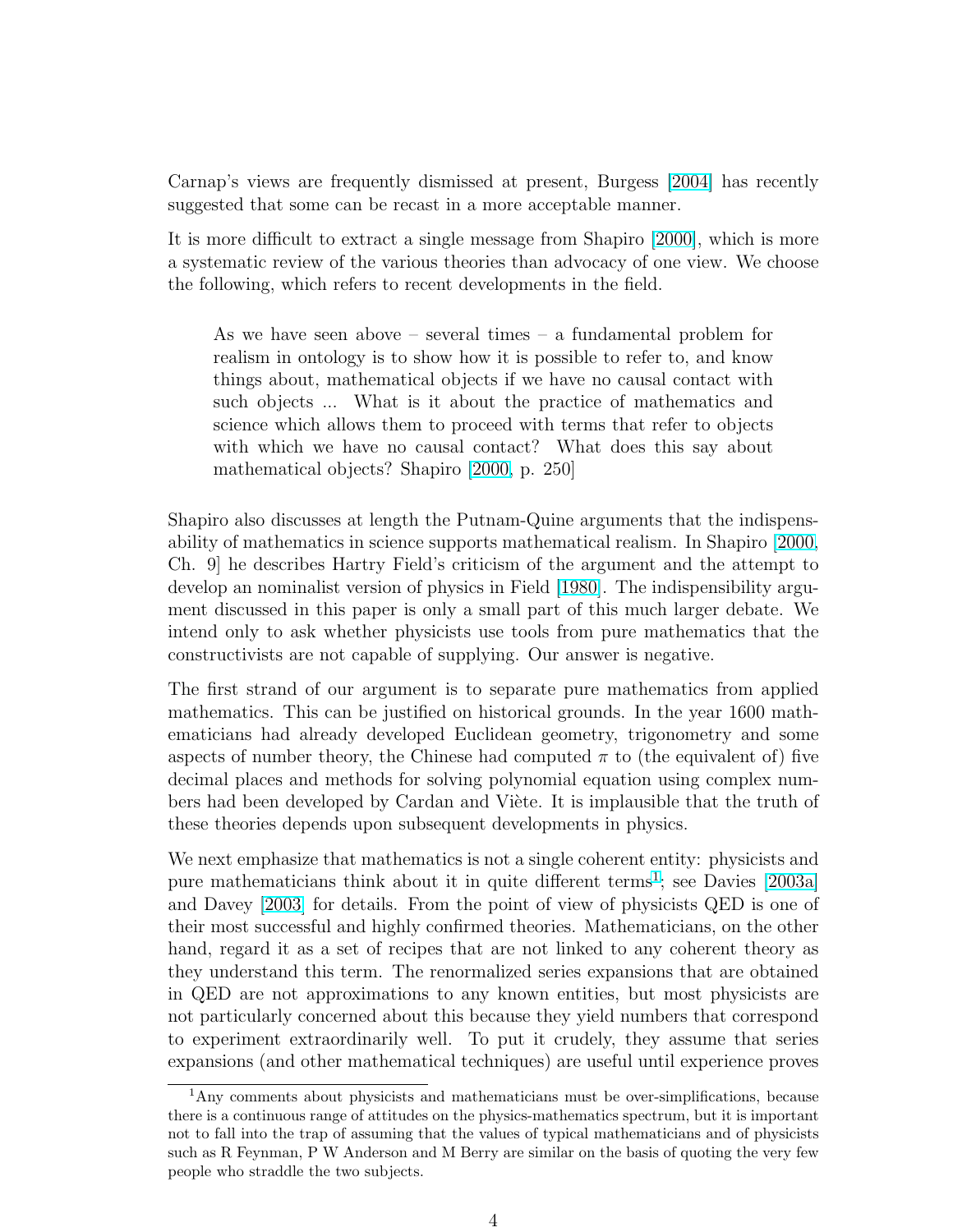otherwise, and consider that they have understood a subject when this utilitarian approach succeeds. Their very robust attitude towards mathematics explains why Newton, Laplace, Maxwell and other scientists were able to develop very successful mathematically based theories long before the real number system was formalized at the end of the nineteenth century.

Physicists may describe space-time as a continuum, but they know that distances less than the Planck length have no physical meaning, and that the actual structure of space-time may well be quite different from that presupposed in general relativity. Davies [\[2003b\]](#page-21-0) has showed that non-relativistic quantum mechanics can be recast in a discrete space without measurable changes to any of the conclusions. A feature of his model is that the rotational symmetry of space is an emergent property in the continuum limit, and not a property of the model itself. Wolfram [\[2002\]](#page-23-0) has argued that much of physics might be recovered from the discrete theory of cellular automata. Whether or not he is right (and few are convinced by his advocacy at present), our current mathematical descriptions of the physical world are not necessarily the final word. We may one day realize that we have relied on continuous mathematical models not because they are right, but because, before the advent of computers, the relevant equations were easier to solve.

We follow Carnap (1950) to a limited extent in arguing that existence, at least in pure mathematics, is an internal question.

Above all, (the acceptance of entities within a linguistic framework) must not be interpreted as referring to an assumption, belief, or assertion of "the reality of the entities". There is no such assertion. An alleged statement of the reality of the entities is a pseudo-statement without cognitive content... The acceptance cannot be judged as being either true or false because it is not an assertion. It can only be judged as being more or less expedient, fruitful, conducive to the aim for which the language is intended. Carnap [\[1950\]](#page-21-0).

See also Maddy [\[1997,](#page-22-0) p. 95] and Shapiro [\[2000,](#page-23-0) pp. 124-132]. By choosing to work within a particular mathematical framework, one agrees to refer to the objects of that framework as existing. However, if on another occasion one decides to follow up a theory with a different and inconsistent set of axioms, then one might have to deny the existence of the 'same' objects. There is an analogous situation for legal systems. Although they may have a lot in common, an action that is considered to be a crime in one may not be in another. It does not make sense to ask whether driving on the left-hand side of the road is an offence in itself: the answer depends on the country in which one lives. Similarly it does not make sense to ask whether every bounded set of real numbers 'really does have' a least upper bound; it depends upon whether at the time of asking this one is working in the constructive or the classical framework. They consider two different but quite similar real number systems. Most mathematicians would say that the least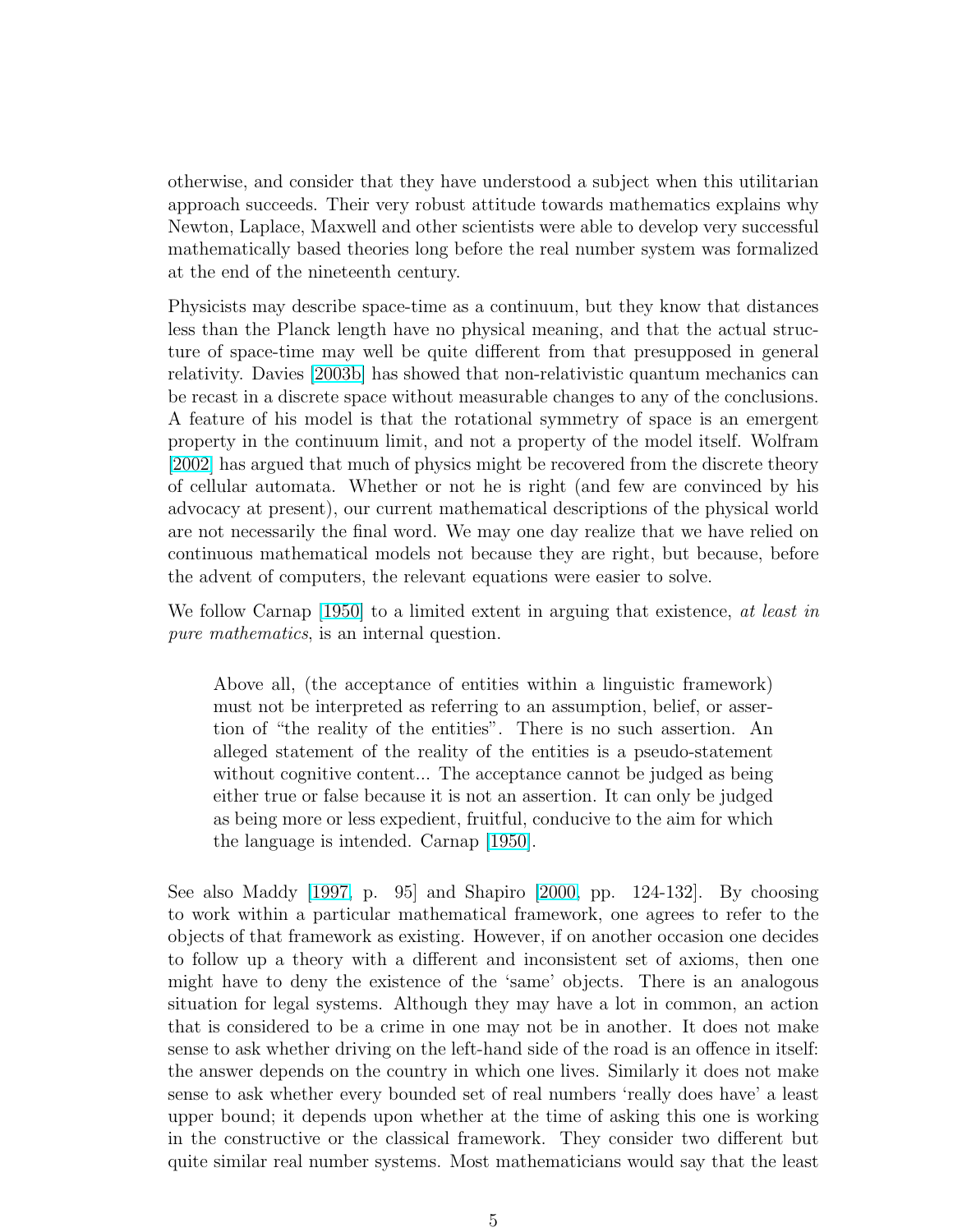upper bound exists because they always work within the framework of classical mathematics, often without even being aware that there is an alternative.

We accept Kreisel's dictum that the important issue is not the existence of mathematical objects, but rather the objectivity of mathematical statements; see Tennant [\[1997,](#page-23-0) p. 20]. We define a theorem to be a statement made within a particular mathematical framework together with some proof of that statement. The same statement in a different framework is regarded as a different theorem. A statement with no proof and no explicit counterexample is called a conjecture. When talking about mathematics, as opposed to the philosophy of mathematics, one does not have to discuss truth, epistemology, transcendence etc. A mathematician might say that 'a theorem X is true', but this means exactly the same as 'X is a theorem' as defined above, and does not refer to any theory of truth as discussed, for example, by Tennant [\[1997,](#page-23-0) p.159]. When mathematicians say as mathematicians that they do not know whether Goldbach's conjecture is true, they mean exactly the same as when they say that nobody has yet found a proof of Goldbach's conjecture. If (in 2004) they say that they believe that Goldbach's conjecture is actually true even though no proof exists, they are not discussing the nature of truth, but speculating about what theorems might be proved in the future.

Of course mathematicians often have philosophical beliefs, particularly in relation to Platonism, but when they express these in public they regularly get bogged down in unresolvable disagreements. The Royal Society meeting in October 2004 on 'The Nature of Mathematical Proof' provided ample evidence for this. It is a matter of observation that mathematicians only agree with each other to the extent that they adopt the above notion of truth.

A proof is a chain of statements that make sense in the relevant context. These are rarely formalized: the author invites the reader to agree that each one follows from those before by an application of the relevant rules, whatever they are. There are three outcomes to such a request. The reader agrees, or persuades the author that a certain step is not valid, or requests expansion of the argument at some point. It is expected that a consensus will eventually be reached. The choice of framework (or 'rules of inference') determines whether use of the law of the excluded middle or the axiom of choice is permitted, and this precedes the process of checking particular proofs.

I shall base my defence of constructivism on its mathematical interest. From a philosophical point of view consistency seems to be a more objective criterion than being of interest. However, Gödel's theorems imply in most contexts that one can only use this criterion negatively, that is to eliminate theories. One might use the applicability of a theory to physical science as a way of judging its interest, but many pure mathematicians would not accept this, because they have no interest in physical science. In addition the applicability of a theory may vary with time. It would be worthwhile to investigate how mathematicians judge the interest of a theory, but this would be a sociological rather than a philosophical enterprise,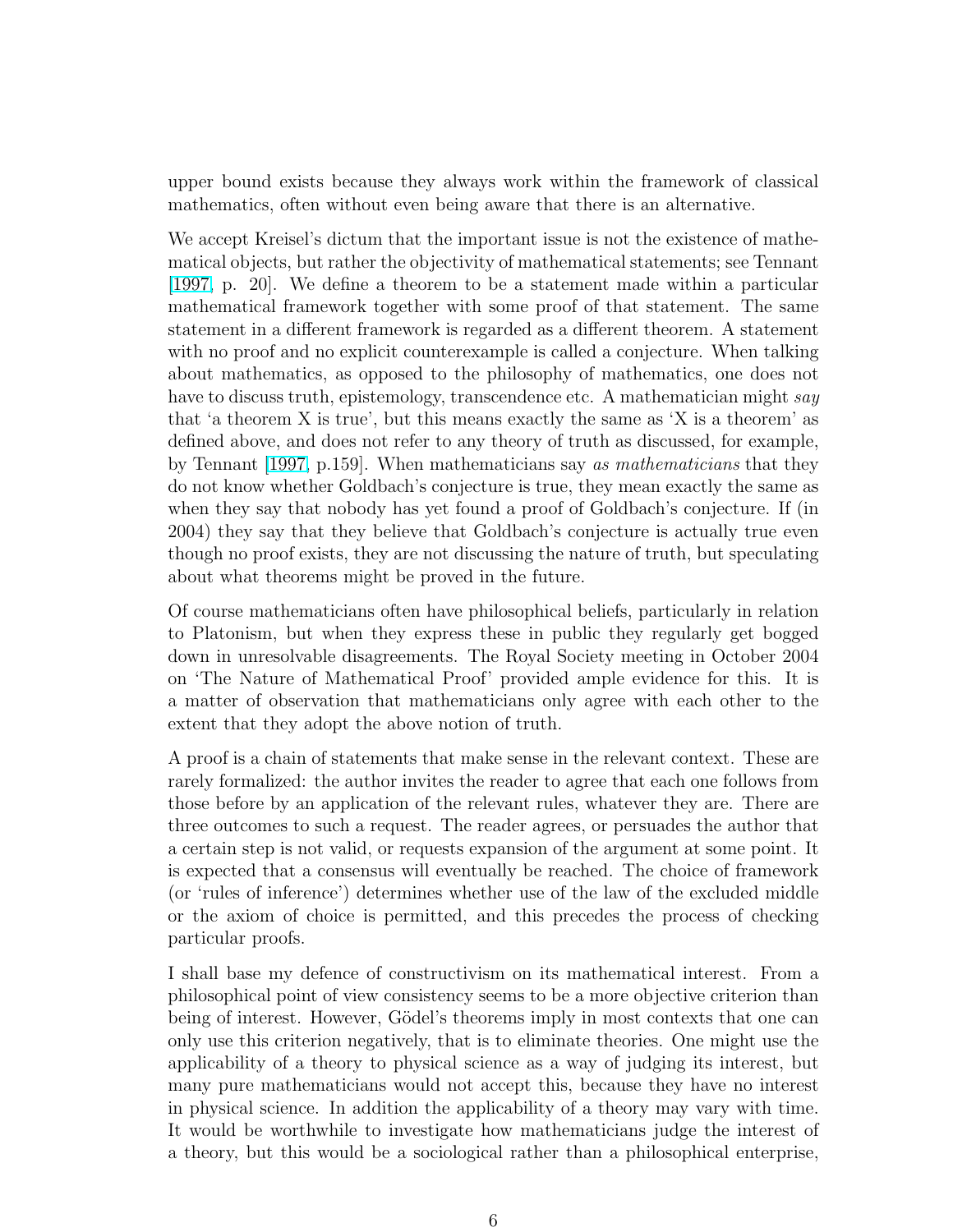with a variety of quite different answers. Ultimately the editors of journals and their referees decide what is published, and the interest of a paper is one of the important criteria for making these decisions. The fact that it could hardly be otherwise does not imply that they always get it right: Bishop's book received at least one very hostile referee's report according to Nerode et al. [\[1985,](#page-22-0) p. 80].

If one looked only at completed theories it would be easy to conclude that mathematics is entirely syntax, and that it has nothing to do with human beings. One sees only axioms, definitions and proofs of theorems. These are almost never written down in a completely formal manner, but the belief is that they could be. However, mathematics is a goal-directed activity, and the goals are set by human beings. The definitions may be adjusted several times while the theory is being constructed, so the appearance of the final product is misleading. The more experienced a mathematician, the greater the extent to which he is able to skim through a proof looking for the ideas, only returning to check the details once he is sure that he understands the overall strategy. Usually this aspect is the main element of conversations between mathematicians. Linear reading of a text is reserved for situations in which one has so little understanding of a new field that nothing else is possible. From the lofty perspective of the experienced mathematician, a theory is defined by its intuitions; get these right and the details can be filled in later. See Atiyah et al. [\[1994\]](#page-20-0), Thurston [\[1994\]](#page-23-0) and Rota [\[1997\]](#page-23-0) for vigorous responses to the proposal by Jaffe and Quinn [\[1993\]](#page-22-0) that mathematicians should pay more respect to the ordered logical development of the subject, and Stöltzner [\[2002\]](#page-23-0) for a commentary on this unique debate. The contributors express a wide variety of opinions, but almost all seem more interested in informal discussions between mathematicians than in the production of a systematic body of formal proofs in the style of Bourbaki.

### 3 Classical Mathematics

Maddy distinguishes between classical mathematics and the philosophical commitment to set-theoretic reductionism in the strong sense. She declares

I will assume that set theory provides a foundation for mathematics in the modest sense outlined here: for all mathematical objects and structures, there are set-theoretic surrogates and instantiations, and the set theoretic versions of all classical mathematical theorems can be proved from the standard axioms of the theory of sets (ZFC)'. Maddy [\[1997,](#page-22-0) p. 34]

In this sense ZFC provides a useful common setting for relating different areas of mathematics.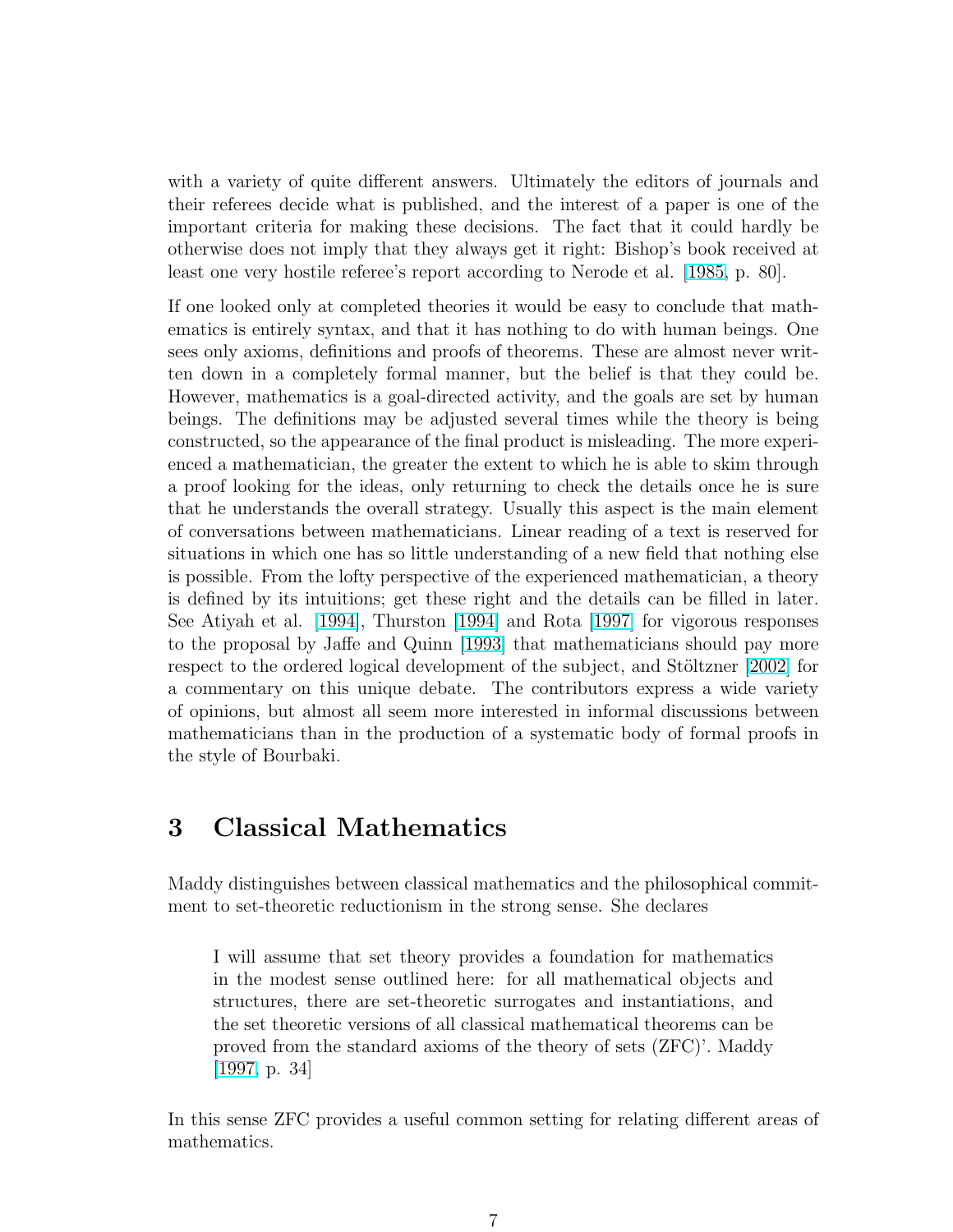The reasons for not going beyond this are well-known and rehearsed by Maddy [\[1997\]](#page-22-0). They include the following. There are several different models for the natural numbers in terms of set theory, and none seems to be obviously the best. Most people take it for granted that ZFC is consistent, but this is not provable and may (possibly) be false. Most people would agree that the consistency of our ideas about natural numbers is more certain than the consistency of ZFC. Euclidean geometry was created long before ZFC was thought of, and it would be odd to argue that it can only be regarded as a part of classical mathematics because it can be modelled within ZFC.

Maddy's statement does not imply any commitment to set-theoretic realism in the sense of Gödel. He described himself as a Platonist, and considered that sets had an objective existence: his own theorems proved the deficiencies of formal mathematical reasoning rather than the failure of certain statements to have any truth value. For Gödel ZFC was a partial list of properties of an external Platonic reality. He was confident that the continuum hypothesis was either true or false, because it referred to entities that either existed or did not. Such views are now generally regarded as mysticism.

The enormous achievements of classical mathematicians in the twentieth century are well known, and do not need to be listed. The other side of the coin – the lack of a logical justification for that method of developing the subject – are not frequently mentioned. There was a vigorous debate early in the twentieth century over the acceptability of the axiom of choice. Even its inventor, Zermelo, eventually agreed that the most compelling reason to accept it was the fact that without it mathematicians could not prove large numbers of results that they needed (Maddy [\[1997,](#page-22-0) p. 56]). They accepted it for pragmatic reasons, hoping that a justification would later appear. Now we know that there can be no proof of the axiom, but many mathematicians seem to regard it as being so obvious that it needs no serious discussion. Cohen, who finally proved that the continuum hypothesis was independent of ZFC, disagreed.

Historically, mathematics does not seem to enjoy tolerating undecidable propositions. It may elevate such a proposition to the status of an axiom, and through repeated exposure it may become quite widely accepted. This is more or less the case with the Axiom of Choice. I would characterize this tendency quite simply as opportunism. It is of course an impersonal and quite constructive opportunism. Nevertheless, the feeling that mathematics is a worthwhile and relevant activity should not completely erase in our minds an honest appreciation of the problems which beset us. Cohen [\[1971\]](#page-21-0)

The consequences of accepting the 'truth' of classical mathematics have become clearer as time has passed. Very recently Friedman has discovered a series of straightforward finite theorems in mathematics that can only be proved on the assumption that certain very large cardinals exist. One can take several philosoph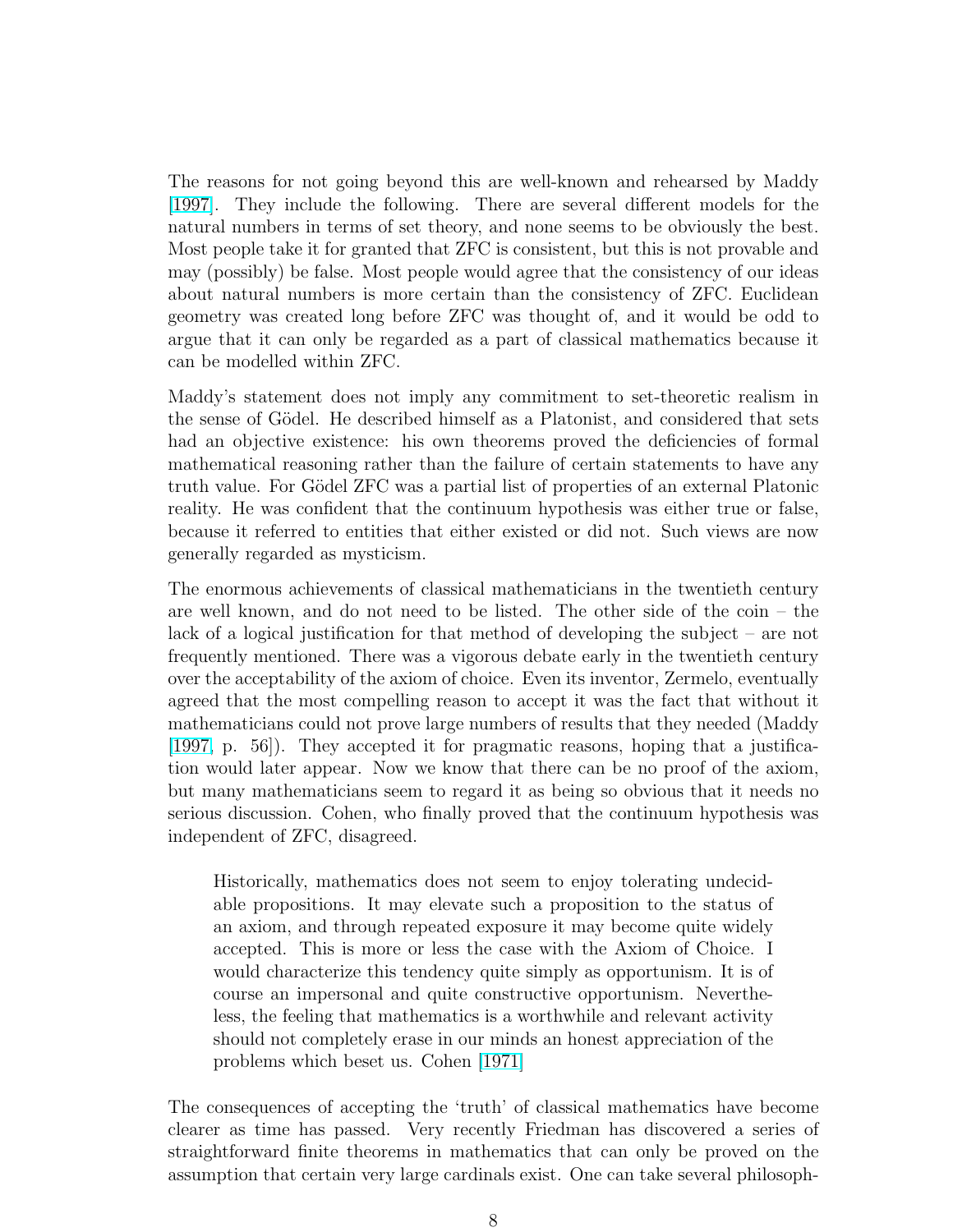ical attitudes towards this mathematical result, but the author himself wrote that his

findings raise the specific issue of what constitutes a valid mathematical proof and the general issue of objectivity in mathematics in a down to earth way. (Friedman [\[1988\]](#page-22-0))

In our language the issue is whether his theorems are so contrary to intuition that they demand a revision of the framework of mathematics. This could go in several directions, but Friedman expects that the use of new axioms in mathematics will steadily increase as time passes. Those who regard large cardinals as outside the framework of acceptable mathematics may be persuaded by his results to adopt a non-realist, or non-bivalent, view of mathematical truth.

Our final example of the consequences of accepting classical mathematics is taken from Ruelle [\[1993,](#page-23-0) p. 148], but originates from Gödel himself. It is worth repeating because it illustrates the issues involved in this debate particularly clearly. The story has to be told in the language of a classical Platonist.

Given a Turing machine and a natural number  $n$ , one can consider the finite set of programs of length up to n. When put into the machine each program terminates in a finite length of time or continues for ever. Let  $T(n)$  denote the maximum running time of those programs that do terminate. If there existed an algorithm for computing the function  $T(\cdot)$  then there would be a decision procedure for the Halting problem: given a program of length n let it run until time  $T(n) + 1$  and, if it has not halted, it never will.

The question is whether the function  $T(\cdot)$  should be regarded as existing. A Platonist will answer yes, because he considers that the meaning of the definition is clear. The existence of  $T(\cdot)$  is an elementary consequence of the assumption that every meaningful mathematical statement (in this case that every program either halts or does not halt in a finite but unspecified length of time) has a determinate value independent of our being able to know it. Within this context one has to admit that  $T(\cdot)$  increases with unimaginable rapidity. If it were bounded above by  $2^{(\frac{2}{2})}$  or any other computable function, then by using that function in place of  $T(\cdot)$  above one would have produced a decision procedure for the Halting problem.

Within the context of constructive mathematics the function  $T(\cdot)$  does not exist. We know, thanks to Gödel and Turing, that  $T(\cdot)$  is not computable, so statements about it have no meaning to a radical constructivist. In Bishop's language it is a part of God's mathematics, not of ours.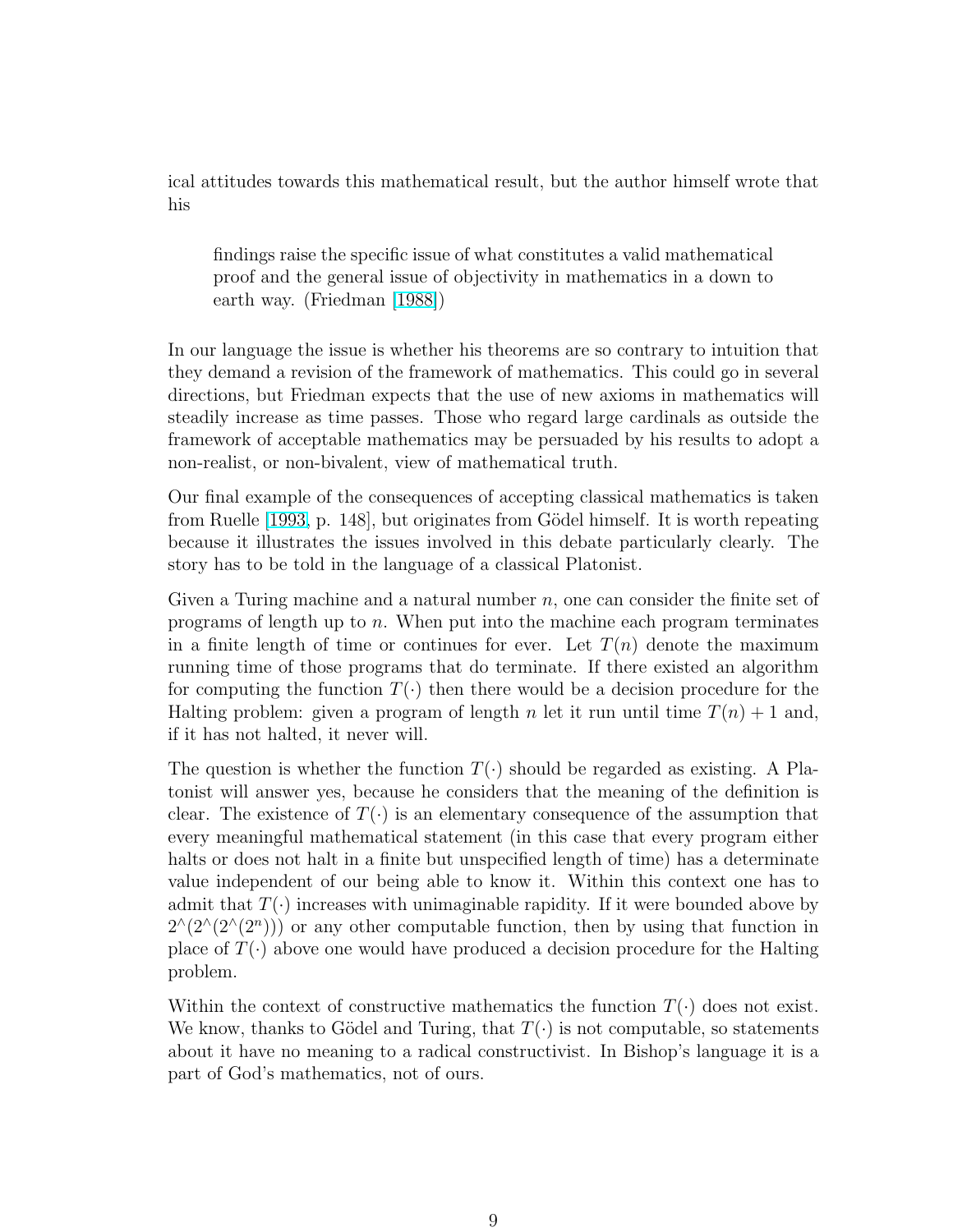#### 4 Bishop's Philosophical Position

Bishop's version of constructive mathematics is what one obtains if one starts from the natural numbers and systematically avoids the use of the law of the excluded middle. This description already implies that every theorem of constructive mathematics is also a theorem of classical mathematics. It may also be thought of as the result of ascribing a new meaning to the symbol  $\exists$ . In order to assert  $\exists x P$  one should present a means for constructing x; it is not enough to prove that  $\neg(\forall x \neg P)$ . In Chapter 1 of his book, Bishop justifies adopting this stricter interpretation of ∃ as follows.

We feel about number the way Kant felt about space. The positive integers and their arithmetic are presupposed by the very nature of our intelligence and, we are tempted to believe, by the nature of intelligence in general ... We are not interested in properties of the positive integers that have no descriptive meaning for finite man. When a man proves a positive integer to exist, he should show how to find it. If God has mathematics of his own that needs to be done, let him do it himself. Bishop [\[1967,](#page-20-0) p. 2]

In spite of other comments of a similar type in the opening pages, Bishop was not a radical constructivist in the sense of Brouwer or Dummett. In the preface of Bishop [\[1967,](#page-20-0) p. x] he wrote

We are not contending that idealistic mathematics is worthless from the constructive point of view. This would be as silly as contending that unrigorous mathematics is worthless from the classical point of view. Every theorem proved with idealistic methods presents a challenge: to find a constructive version, and to give it a constructive proof.

Billinge [\[2003\]](#page-20-0) discusses all of Bishop's philosophical writings and comes to the conclusion that they cannot be rounded out into an adequate philosophy of constructive mathematics. This is certainly justified by the standards of academic philosophy, but Bishop was trying to persuade mathematicians of the merits of his ideas, rather than philosophers; see the comments of Nerode et al [\[1985\]](#page-22-0) after his death in 1983.

If we accept this, some of Billinge's criticisms seem misplaced. Bishop's insistence that mathematics should start with the integers followed not only Kronecker, but the standard development of the subject in university mathematics courses, where the rational, real and then complex numbers are constructed from that starting point. Few mathematicians would regard this statement as controversial. Billinge also states that he does not address the possibility that the classical mathematician "has an entirely non-epistemic interpretation of 'x exists', which does not entail 'x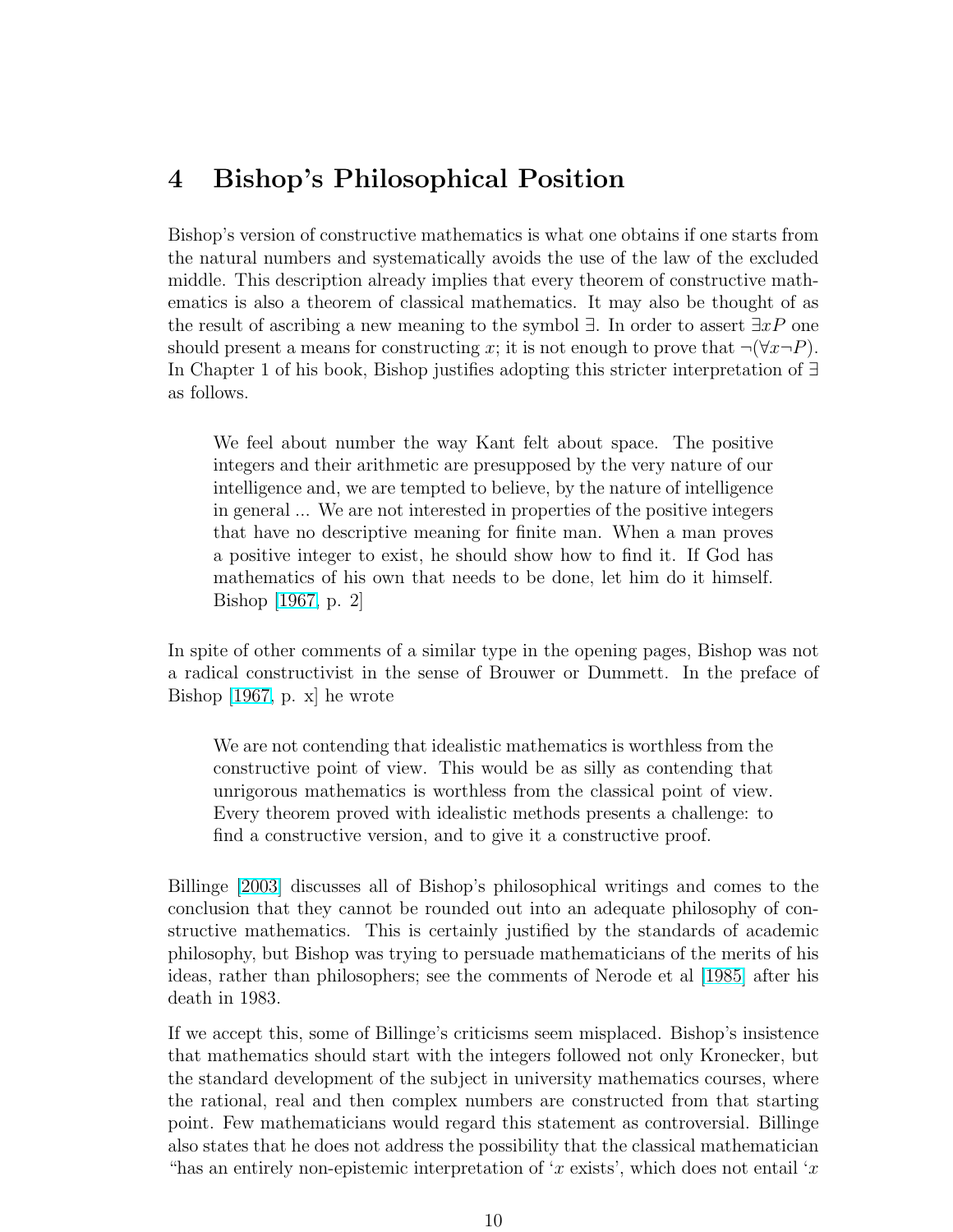can be found' even by some infinite being". These passages are Bishop's explanations of why he considers classical mathematics less interesting than constructive mathematics. In Bishop [\[1985\]](#page-20-0) he makes it clear that for him meaning is the fundamental notion, not existence. Two of the fundamental principles listed in Bishop [\[1985,](#page-20-0) p. 5] are: (B) do not ask whether a statement is true until you know what it means; (D) meaningful distinctions deserve to be maintained. When, in Bishop [\[1985,](#page-20-0) p. 7,7], he argues that 'classical mathematics fails to observe meaningful distinctions having to do with integers', he goes on to make it clear that he is criticizing the Platonic notion of existence.

Bishop's failure to persuade the mathematical community of the value of his point of view was partly a result of his polemical approach and partly because the time was not ripe. His book was published before computational issues started to have a real impact on the way pure mathematicians thought. Bishop himself said that his work was most appreciated by logicians and computer scientists; see Nerode et al [\[1985,](#page-22-0) p. 80]. Today the merit of his ideas should be acceptable to a much wider audience on a purely pragmatic basis, without asking them to accept a new and uncomfortable philosophical position. This is the approach I follow below. If there is to be a philosophical debate about the merits of constructive mathematics, this should come after it has established its mathematical credentials, not before.

#### 5 Constructive Mathematics

In this section I have two goals. The first is to refute the indispensibility argument for classical mathematics by establishing that constructive mathematics is rich enough to allow its application to a wide range of problems in physical science. The second is to explain why classical mathematicians should be interested in Bishop's programme. I achieve both by considering a number of theorems in turn, explaining the reasons for the differences between the two versions of mathematics. I show that by adopting the constructive framework one can handle certain numerical problems on a systematic basis, whereas classical mathematicians have to deal with them piecemeal. As a pluralist, I do not, however, claim that constructive mathematics is preferable in all situations.

Producing examples to demonstrate the differences between classical and constructive mathematics often exploits the difference between recursive and recursively enumerable subsets of  $N$ . Another method is to define a sequence whose behaviour as  $n \to \infty$  depends upon whether some famous conjecture is true or false.<sup>2</sup> Hellman [\[1989\]](#page-22-0) calls this the 'method of weak counterexamples' and argues (against Dummett) that it is not possible to formalize the idea that there is an indefinite number of such examples without going outside the framework of intuitionism. Here one has to decide whether one is a radical constructivist, or merely regards

<sup>&</sup>lt;sup>2</sup>If one uses the Goldbach conjecture, for example, then one puts  $a_n = 0$  if  $2n$  may be written as the sum of two primes, and  $a_n = 1$  if it cannot.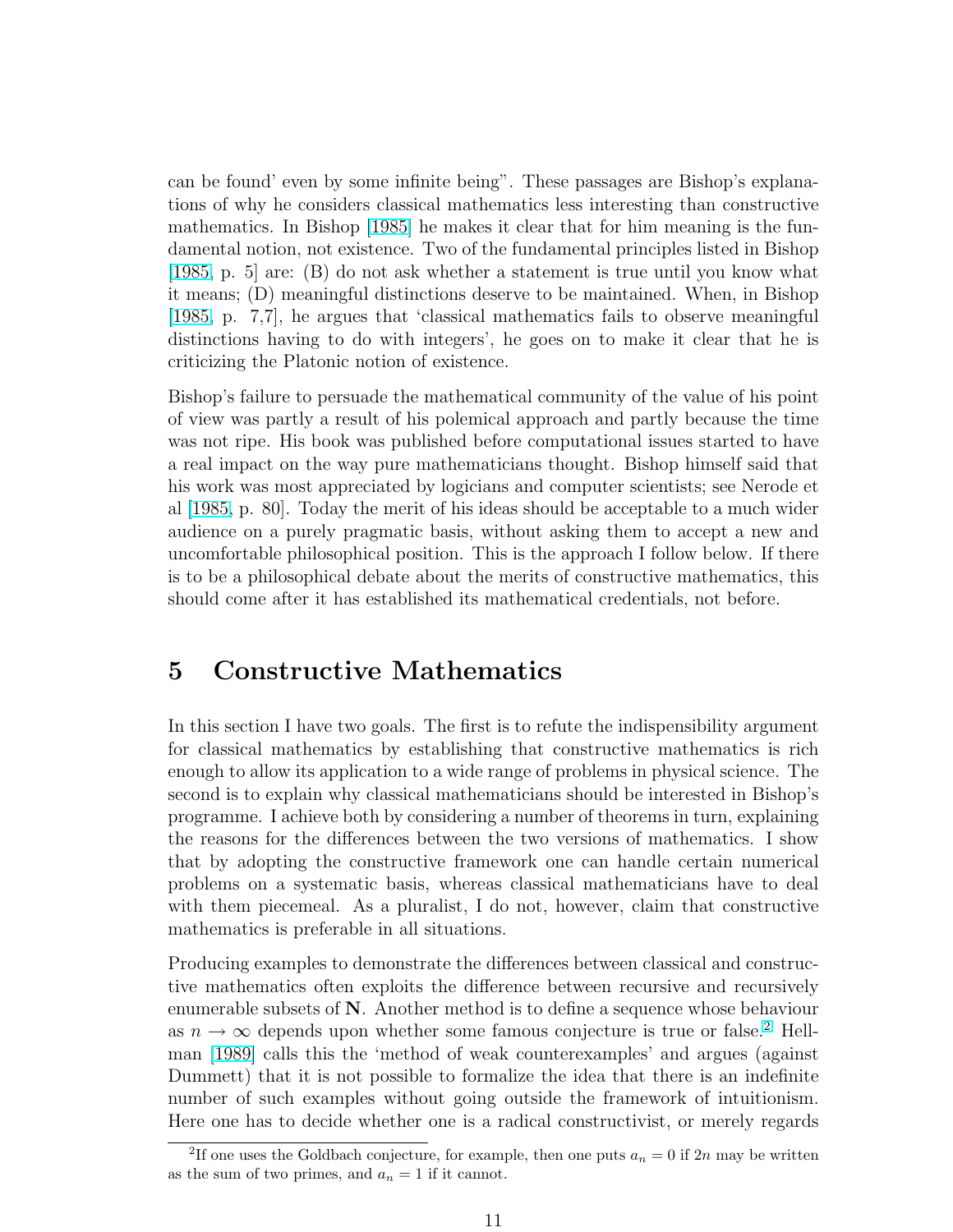<span id="page-11-0"></span>the appeal to such examples as providing informal motivations.

We go even further down this route, showing that the impossibility of proving something in constructive mathematics is regularly *associated* with the extreme difficulty of showing it numerically for quite ordinary functions. We emphasize that several of the examples considered below do not, strictly speaking, fit into the constructivist framework, but we feel that in spite of this they help to explain why constructivism is of interest. Some of our examples below also illustrate a principle of Bridges: a classical proof of the existence of an entity often has no exact constructive analogue if the entity concerned is not unique; see Schuster [\[2003,](#page-23-0) [2004\]](#page-23-0).

Let us start with the intermediate value theorem for continuous functions of a single real variable. Bishop [\[1967,](#page-20-0) p. 5] explains why the intermediate value theorem cannot be proved in a constructive framework. In the context of constructive mathematics one cannot find a value of the variable x for which  $f(x) = c$  by the method of bisection, because being able to evaluate  $f(x) - c$  with arbitrary accuracy does not imply that one can determine whether it is positive or negative.

Slight modifications of the intermediate value theorem are, however, valid constructively. If  $f : [a, b] \to \mathbf{R}$  is continuous and  $f(a) < c < f(b)$  then, given  $\varepsilon > 0$ , one can constructively find  $x \in (a, b)$  such that  $|f(x) - c| < \varepsilon$ . In addition the intermediate value theorem itself may be proved constructively under a mild extra condition on  $f$  (being locally non-constant), which is almost always satisfied. See Bridges [\[1998\]](#page-21-0) and Bishop-Bridges [\[1985\]](#page-21-0).

We explain the differences between the classical and constructive versions of the intermediate value theorem by means of two examples, one ersatz and one genuine. Let

$$
f(x) = \log(1 + x^{45})
$$
 (1)

on  $(-1, 1)$ . Given the formula it is evident that the only solution of  $f(x) = 0$  is  $x = 0$ , but one would need to calculate to very high accuracy to determine from its numerical values that the function is not identically zero throughout the interval  $(-1/4, 1/4)$ . However many digits one uses in the numerical computation, a similar difficulty arises if one replaces 45 by a larger number. In applied situations a closed formula is frequently not available, and the above problem may be a pressing one.

A genuine example presenting exactly the same difficulties is obtained as follows. Let  $\overline{a}$ 

$$
g(x) = \begin{cases} x+1 & \text{if } x \le -1 \\ 0 & \text{if } -1 < x < 1 \\ x-1 & \text{if } 1 \le x. \end{cases}
$$

Then one cannot solve  $g(x) = c$  even approximately if c is an extremely small number for which one does not know whether  $c = 0, c < 0$  or  $c > 0$ .

When reading texts about constructive mathematics, one needs to be aware that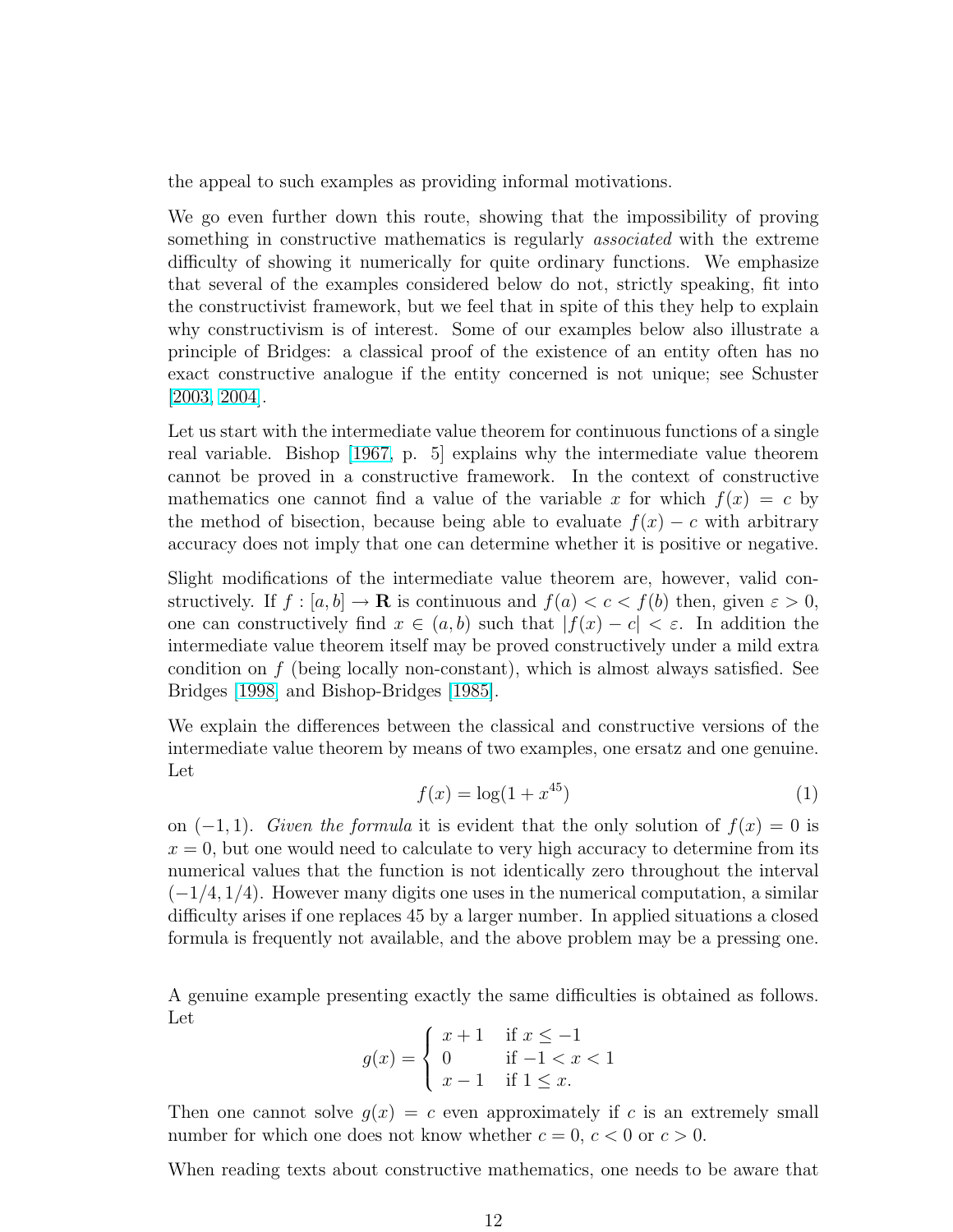<span id="page-12-0"></span>

Figure 1: Graph of the function  $f(x)$  defined by [\(1\)](#page-11-0)

common notions do not have the same definitions as in classical mathematics. For example in Bishop [\[1967,](#page-20-0) p. 34] a continuous function on an interval [a, b] is by definition uniformly continuous; in classical mathematics this is a fact which needs proof. See Schuster [\[2003\]](#page-23-0) for a discussion of this point, and a constructive definition of pointwise continuity. When Bishop refers to the existence of a uniform modulus of continuity, he means, as usual, that a construction of the modulus is provided. For almost all (classically defined) continuous functions on  $[a, b]$  a suitable uniform modulus of continuity is easy to produce, so this restriction is not practically important.

In constructive mathematics every continuous function on a closed bounded interval has an infimum; Bishop [\[1967,](#page-20-0) p. 35] provides a procedure for computing this with arbitrary accuracy. Constructively one cannot necessarily find a point at which the infimum is achieved. This can be a serious problem in numerical analysis as well. If  $\varepsilon$  is a very small constructively defined real number and one does not know whether  $\varepsilon = 0$  or  $\varepsilon > 0$  or  $\varepsilon < 0$  then it is not possible to determine whether the polynomial

$$
p(x) = x^4 - 2\pi^2 x^2 + \pi^4 + \varepsilon (x - 2)^2
$$
\n(2)

takes its minimum value near  $x = \pi$  or  $x = -\pi$ . For functions arising in applied mathematics that are not given by explicit formulae this can again be a serious problem.

Hellman has tried to put some flesh on the indispensibility argument for classical mathematics in several recent papers, in which he claims that there are no constructive versions of some key results in mathematical physics. It should be noted that Hellman is more critical of radical constructivists than of liberal constructivists; see Hellman [\[1989\]](#page-22-0) and Hellman and Bell [\[2002\]](#page-22-0). Hellman's arguments have been analyzed by Billinge [\[2000\]](#page-20-0), who concludes that they are not philosophically decisive;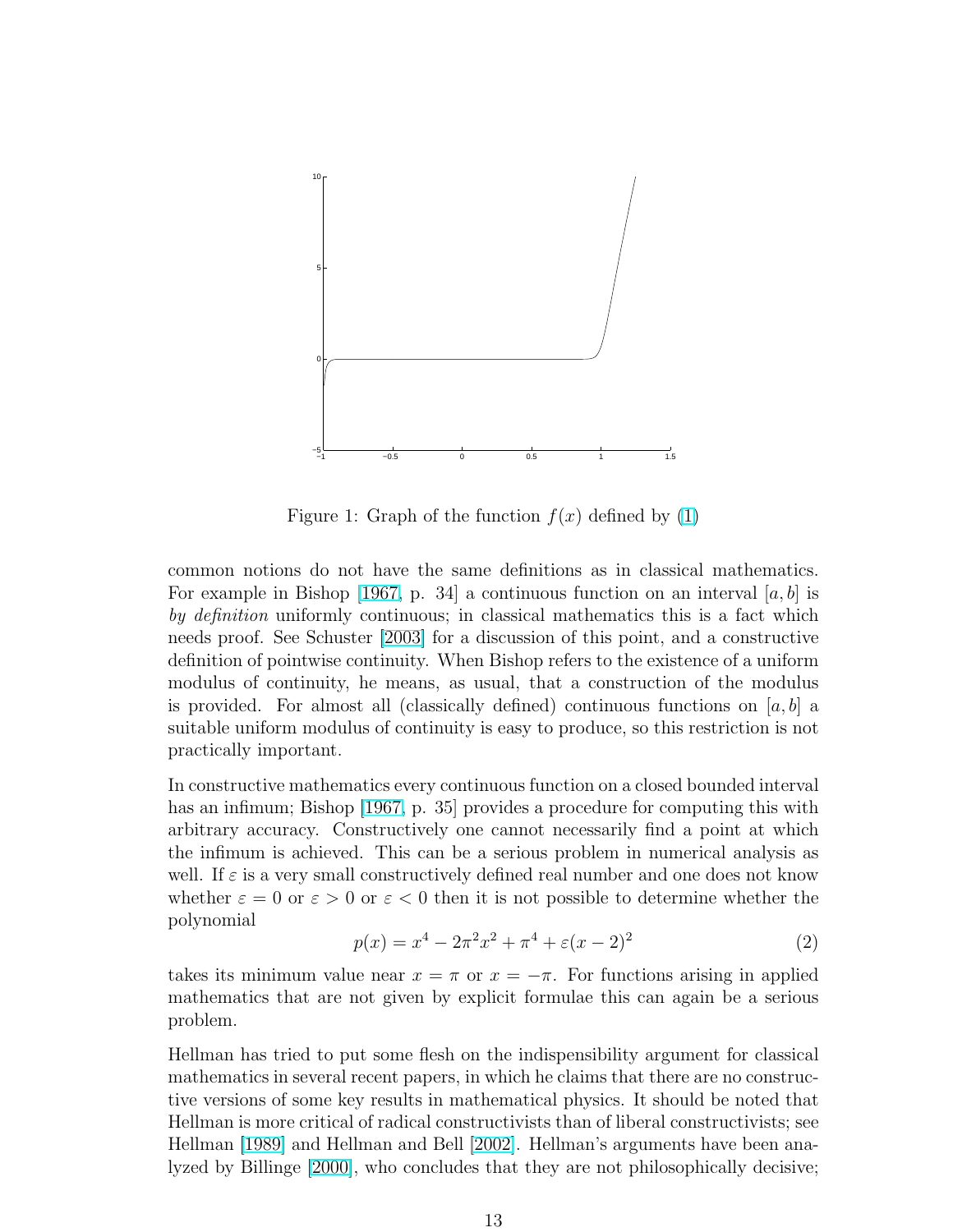

Figure 2: Graph of the function  $p(x)$  defined by [\(2\)](#page-12-0) with  $\varepsilon = 0.01$ 

note, however, that she is only discussing whether radical constructivism is viable, and does not mention pluralism. We start with Hellman [\[1993a\]](#page-22-0), which deals with Gleason's theorem, considered by some (but not the author of this paper) to be of considerable importance in the foundations of quantum theory. This concerns the (non-distributive) lattice  $\mathcal L$  of closed subspaces of a Hilbert space  $\mathcal H$  of dimension greater than 2. In this lattice the analogues of set-theoretic complements are orthogonal complements. Gleason's theorem states that if  $\mu$  is a normalized, countably additive measure on  $\mathcal L$  in a suitable sense, then there exists a non-negative, self-adjoint operator S on  $\mathcal H$  with trace 1 such that

$$
\mu(L) = \text{trace}(SP_L)
$$

for all  $L \in \mathcal{L}$ , where  $P_L$  is the orthogonal projection with range L. Hellman showed that a different version of Gleason's theorem cannot be proved in constructive mathematics. Nevertheless, Gleason's original version of the theorem, stated above, is constructively valid; see Richman and Bridges [\[1999\]](#page-23-0) and Richman [\[2000\]](#page-23-0). The difference between the two versions relates to the use of the spectral theorem for self-adjoint operators, discussed next.

In Hellman [\[1993b\]](#page-22-0) the author showed that one version of the spectral theorem for unbounded self-adjoint operators is not constructively valid. However, in his original book Bishop [\[1967,](#page-20-0) p. 275] had already proved a different version, for a commuting sequence of bounded self-adjoint operators, which is completely acceptable even to classical mathematicians. After Hellman's paper appeared, Ye [\[1998\]](#page-23-0) published a constructive version of the spectral theorem for an unbounded selfadjoint operator. In 1989 an extraordinarily useful explicit integral formula for the operators involved in the functional calculus was given by Helffer and Sjöstrand,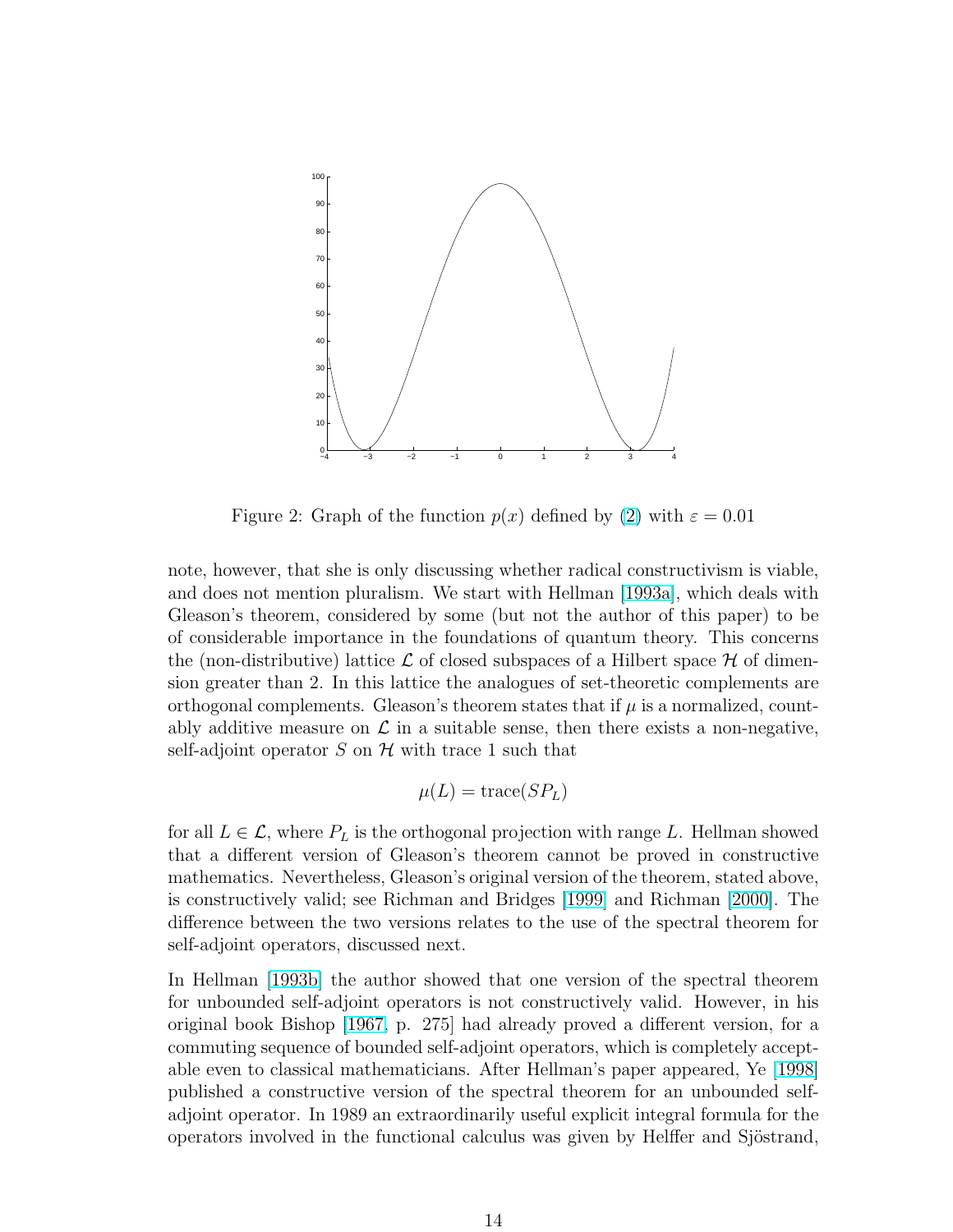namely

$$
f(H) = -\frac{1}{\pi} \int_{\mathbf{C}} \frac{\partial \tilde{f}(z)}{\partial z} (zI - H)^{-1} \, \mathrm{d}x \, \mathrm{d}y
$$

where  $H$  is a (possibly unbounded) self-adjoint operator and  $f$  is a certain smooth extension of  $f$  from the real line to the complex plane; see Davies [\[1995,](#page-21-0) Ch. 2]. While not proved in the constructive formalism, there is little doubt that it could be. Hellman's focus on the issue of domains and unboundedness is misguided for two reasons. Firstly a standard technique for dealing with an unbounded selfadjoint operator is to study the associated bounded Cayley transform or the resolvent operators. The relationship between these is entirely constructive and the spectral properties are mapped into each other; see Davies [\[1980,](#page-21-0) [1989,](#page-21-0) [1995\]](#page-21-0) for references to some of the enormous body of literature on this subject. Secondly an unbounded operator becomes bounded as soon as one makes its domain into a Banach space by endowing it with the graph norm

$$
|||f||| = \sqrt{||f||^2 + ||Af||^2}.
$$

For many elliptic differential and pseudo-differential operators the domain is a Sobolev space and the graph norm is equivalent to the associated Sobolev norm. It may not always be decidable whether a vector in the Hilbert space is also in the domain of the operator, but this is not relevant to whether the notion of an unbounded operator is constructively coherent; see Bridges [\[1995\]](#page-21-0), the response of Hellman [\[1997\]](#page-22-0), and Dummett [\[2000,](#page-21-0) pp. 275-277].

Once again, the difficulty of determining whether a vector lies in the domain of an unbounded self-adjoint operator is not just a problem for constructivists. The classical theory progressed much more rapidly after it was realized that it was sufficient to specify an explicit domain of essential self-adjointness (a so-called 'core' of the operator) or even a core for the associated quadratic form; see Davies [\[1980\]](#page-21-0). A considerable amount is now known about the spectral theory of whole classes of differential operators whose domains cannot be identified as standard function spaces; see, for example, Davies [\[1989\]](#page-21-0).

Over the last fifty years an extraordinary effort has been put into the numerical implementation of the spectral theorem for a wide variety of bounded and unbounded self-adjoint operators. It turns out that aspects of the classical spectral theorem that are not present in the constructive version correspond to quantities that may not be computable in numerical examples. Upper and lower bounds on the eigenvalues of self-adjoint operators, whether bounded or unbounded, can often be obtained by variational methods as described, for example, in Davies [\[1995,](#page-21-0) Ch. 4]. These can be made computationally rigorous if one uses interval arithmetic, discussed below, and they are certainly constructive. One cannot, however, always compute – or give a constructive meaning to the notion of – the multiplicity of an eigenvalue. If two eigenvalues cross each other as a parameter varies, it is usually impossible to find the exact value of the parameter for which they coincide.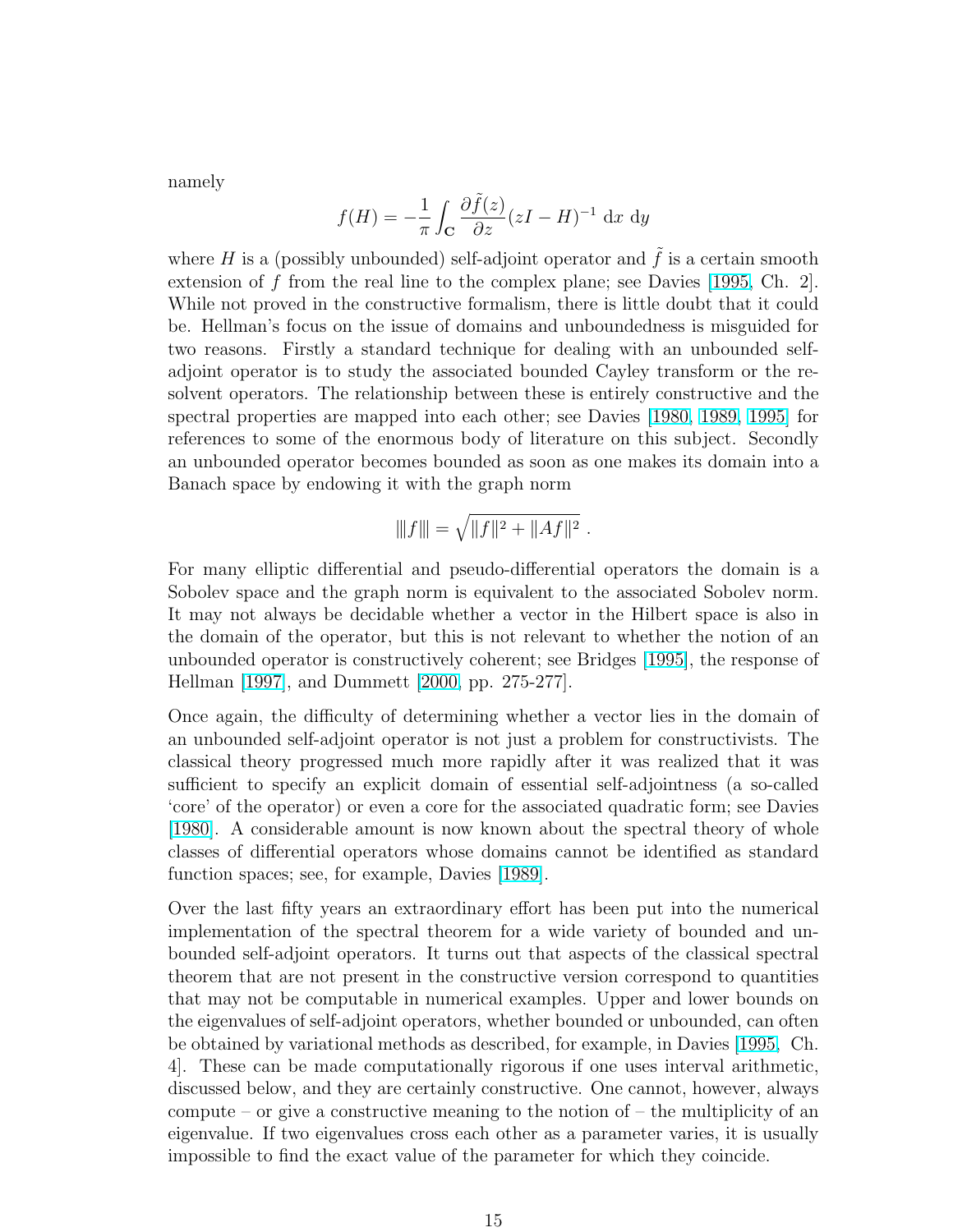The above facts are also relevant in a non-self-adjoint context. Let  $A_s$  be Fredholm operators which depend norm continuously on a parameter s. It is known that the index of the operators is constant, although the multiplicity of any eigenvalues may change discontinuously as they cross. It is not a coincidence that the numerically unstable eigenvalue multiplicities are of less interest than the index in the applications of Fredholm operators to global analysis.

If  $c \in \mathbf{R}$  then the operator  $A: l^2(\mathbf{Z}) \to l^2(\mathbf{Z})$  defined by

$$
(Af)(n) = \begin{cases} cf(n+1) & \text{if } n = 0\\ f(n+1) & \text{otherwise} \end{cases}
$$

has classical spectrum  $\{z : |z| = 1\}$  if  $c \neq 0$  and classical spectrum  $\{z : |z| \leq 1\}$  if  $c = 0$ . If c is a very small constructively defined real number and one is not able to determine whether or not  $c = 0$ , then the spectrum of A cannot be computed even approximately even though  $A$  is well-defined constructively. This implies that there exist straightforward bounded operators whose spectrum will probably never be determined.

The principal axes theorem is the classical result that every self-adjoint matrix has a complete orthonormal set of eigenvectors. The theorem is not constructively valid, and finding such an orthonormal set numerically may be computationally infeasible because of this; see Bridges [\[1981,](#page-21-0) p. 21] and Scedrov [\[1986\]](#page-23-0). As an elementary example, suppose that a self-adjoint matrix  $A_s$  depends upon a real parameter s and that two simple eigenvalues are extremely close to each other<sup>3</sup> when  $s = a$ . It may be the case that the eigenvectors of  $A<sub>s</sub>$  change extremely rapidly, or even discontinuously, as s increases through the critical value. A very simple example of this phenomenon is provided by

$$
A_s = \left[ \begin{array}{cc} \varepsilon & s \\ s & -\varepsilon \end{array} \right]
$$

If  $\varepsilon = 0$  the two eigenvalues  $\pm s$  cross at  $s = 0$ . However, for non-zero  $\varepsilon$ , however small, the two eigenvalues never cross, and the eigenvectors change very rapidly as s increases through 0. Although the eigenvalues and eigenvectors are analytic functions of s in both cases, the radius of convergence at  $s = 0$  does not depend continuously on  $\varepsilon$ . These computational difficulties have to be reflected in any constructive version of the spectral theorem. What is of physical interest in such a situation is the rank two spectral projection associated with the pair of eigenvalues. Under suitable conditions this is numerically stable, and constructively definable. The classical version of the spectral theorem provides no insight into the existence of these computational problems, and does not suggest how they might be overcome. One can understand such problems in classical terms, but the constructive approach provides a systematic framework for doing so.

<sup>&</sup>lt;sup>3</sup>A more complicated account is needed when several eigenvalues are very close to each other or coincide, but the techniques needed to deal with such cases are well understood.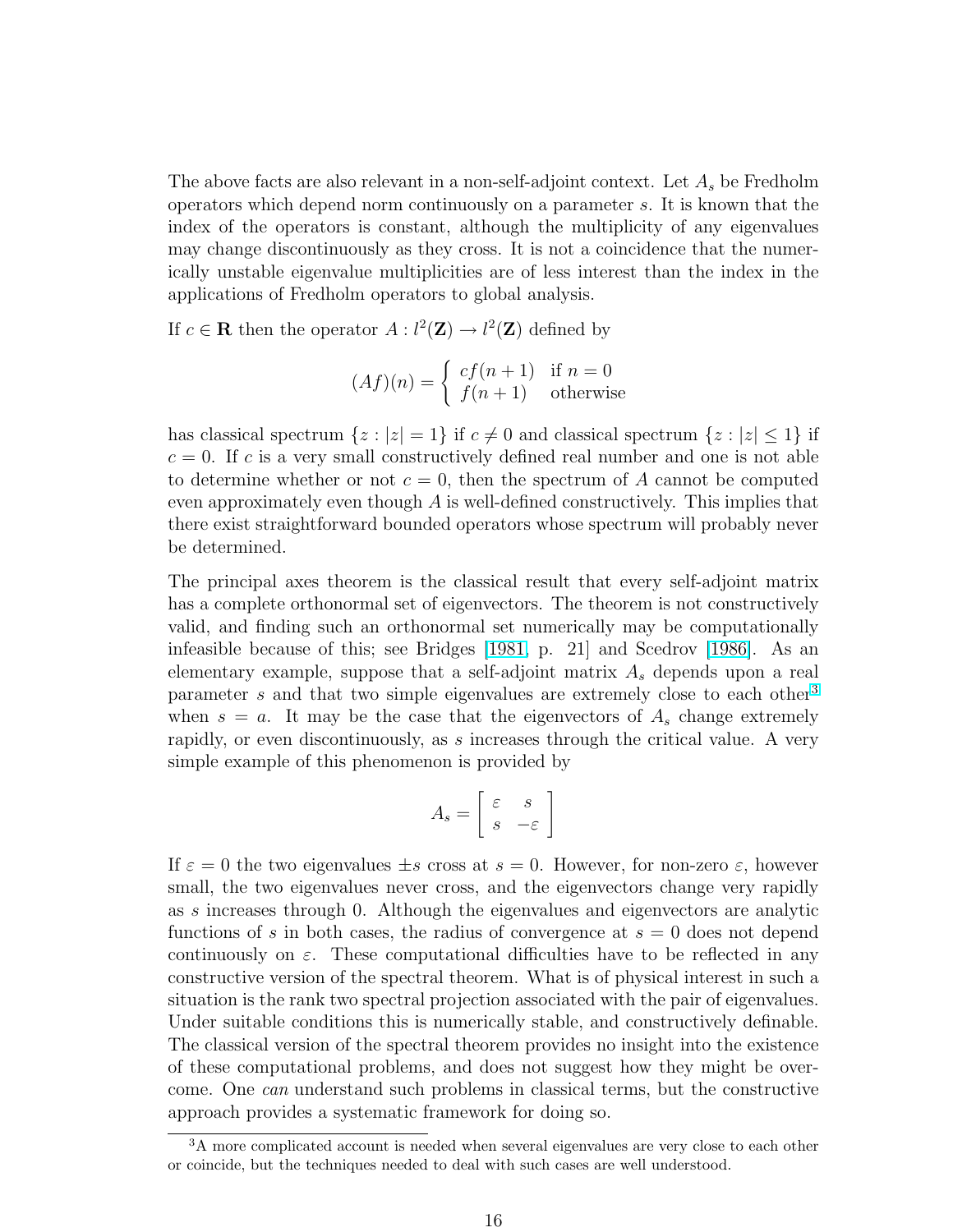Finally in Hellman [\[1998\]](#page-22-0) the author showed that the Hawking-Penrose singularity theorem is not constructively valid. This is an interesting observation, since the theorem has been extremely influential in the subject. It is embarrassing for a radical constructivist but not for a pluralist. It remains extremely hard to say much about the nature of the singularities; one certainly cannot identify them as black holes without the benefit of a 'cosmic censorship hypothesis'. It is very likely that if a detailed description of the singularities becomes possible classically, that description will also be constructively valid. See Frank [\[2000\]](#page-22-0) for a fuller discussion of all of the above examples, and others not mentioned here.

We next turn to the constructive theory of Banach spaces. A particular issue here is the constructive distinction between bounded linear functionals on a Banach space and normable linear functionals; see Bishop [\[1967,](#page-20-0) p. 297]. In numerical analysis an analogous problem<sup>4</sup> arises with functions such as

$$
f(x) = \sin(\tan(\tan(\pi * x)))\tag{3}
$$

defined for all except a countable number of points in  $(0, 1)$ . It is elementary that f is measurable and that  $|f(x)| \leq 1$  for all x at which it is defined. However, the  $L^2$  norm of this function is given by

$$
||f||_2^2 = \int_0^1 \sin^2(\tan(\tan(\pi * x))) \, dx,
$$

whose evaluation would involve serious difficulties both numerically and analytically, as attempts to plot its graph indicate immediately.



Figure 3: Graph of the function  $f(x)$  defined by (3)

<sup>&</sup>lt;sup>4</sup>We are *not* claiming that the given function can be used to provide an example of a bounded but un-normable linear functional on  $L^2$ . To obtain such a functional involves using similar but more extreme constructions.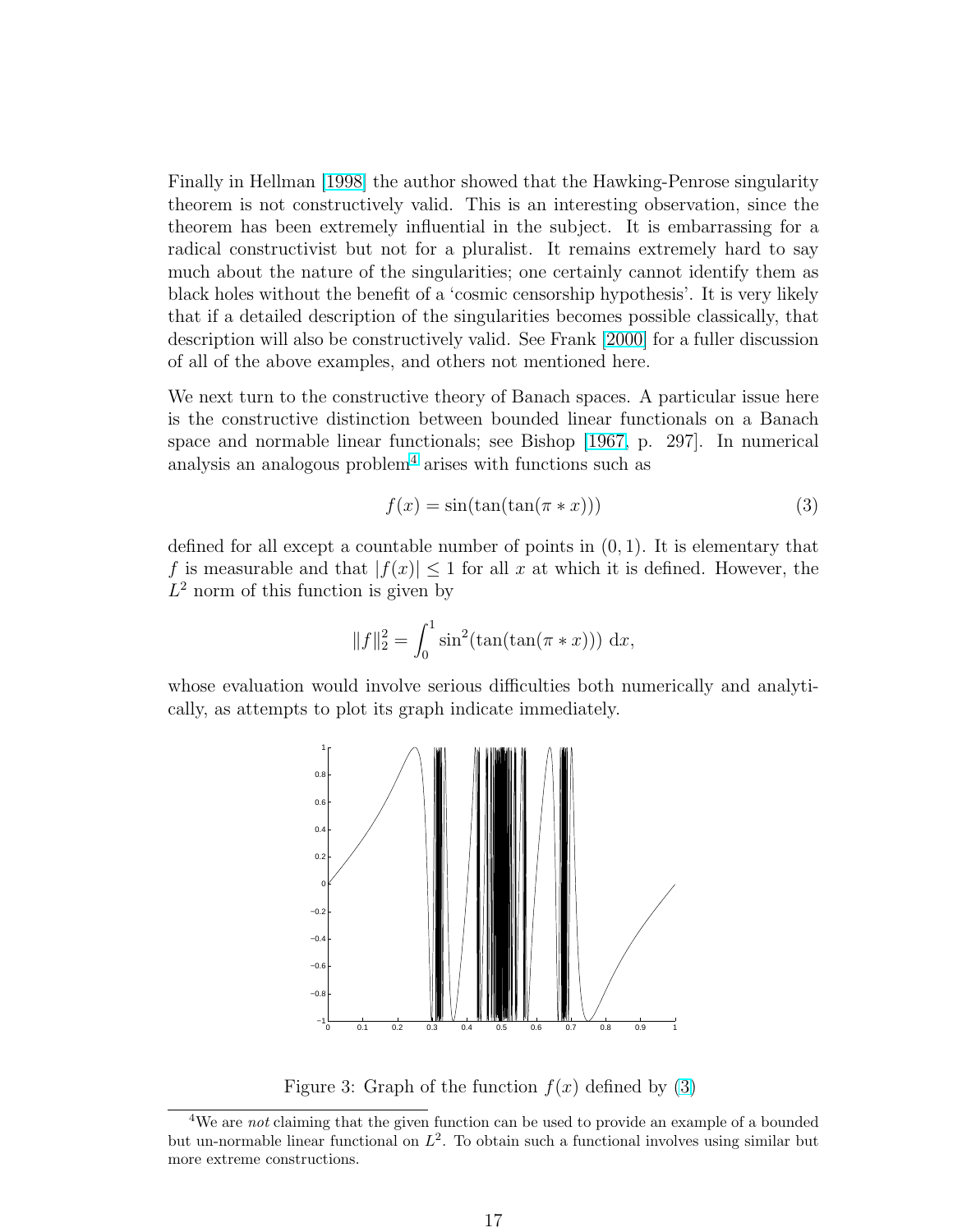The following example is less relevant to numerical analysis but gets closer to the reason for the distinction between bounded and normable linear functionals. For every positive integer n put  $b_n = 1$  if the nth decimal place of  $\pi$  is the start of the first sequence of a thousand consecutive sevens in its decimal expansion; otherwise put  $b_n = 0$ . The sequence b is constructively defined even though we do not know (in 2004) whether such if such a sequence of a thousand consecutive sevens exists. Classically  $b \in l^2(\mathbb{N})$  but constructively we cannot assert this, because we are not able to evaluate  $||b||_2$  with arbitrary accuracy. Even if we were assured that a sequence of a thousand consecutive sevens existed, we would still not be able to place b in  $l^2(\mathbf{N})$  constructively unless we were given some information about how large *n* had to be for  $b_n = 1.5$  Nevertheless the formula

$$
\phi(c) = \sum_{n=1}^{\infty} c_n b_n
$$

is constructively well defined for all  $c \in l^2(\mathbb{N})$  and defines a bounded linear functional  $\phi$  on  $l^2(\mathbf{N})$ . The moral of this is that the constructive version of  $l^2(\mathbf{N})$  is smaller than the classical version, but it is still constructively complete because constructive convergence is a stricter notion than classical convergence.

A linear operator A on a Banach space  $\beta$  is said to be bounded if there exists a constant c such that  $||Ax|| \leq c||x||$  for all  $x \in \mathcal{B}$ . Its norm is the smallest such constant if that exists; of course classically this is not an issue. The constructive distinction between bounded and normable operators explained in Bishop [\[1967,](#page-20-0) p. 263] is related to the fact that there is no effective classical algorithm for determining the norms of bounded operators on most Banach spaces. This is why finding the best constants for various Sobolev embeddings and other operators of importance in Fourier analysis has occupied mathematicians for decades. The same problem occurs for large finite matrices – standard software packages only provide routines for computing the norm of a sufficiently large  $n \times n$  matrix with respect to the  $l^p$  norm on  $\mathbb{C}^n$  for  $p = 1, 2, \infty$ . If n is of the size needed to model three-dimensional vibrating structures, even the case  $p = 2$  is non-trivial.

We finally discuss the status of the Hahn-Banach theorem in both classical and constructive mathematics. The classical version of the theorem states that if  $\mathcal L$  is a closed linear subspace of a Banach space  $\beta$  and  $\phi$  is a bounded linear functional on  $\mathcal{L}$ , then  $\phi$  may be extended without increase of norm to  $\mathcal{B}$ . The theorem is one of the few advanced results of mathematics for which a complete formal proof, checkable by a computer, has been written down; see Nowak-Trybulec [\[1993\]](#page-22-0) and Bauer-Wenzel [\[2004\]](#page-20-0). We are entitled to regard it as true, but only subject to the acceptance of Zorn's lemma, which is one of the ingredients in the formal proofs.

If one assumes that  $\beta$  is separable, then there is an alternative and more con-

<sup>5</sup>Taken literally this sentence is nonsensical. Classically there is no problem in asserting that  $b \in l^2(\mathbf{N})$ . Constructively one could not be given an assurance about the existence of n for which  $b_n = 1$  without also being given the relevant information about how large n had to be. This is a familiar problem when one tries to compare two incommensurate frameworks.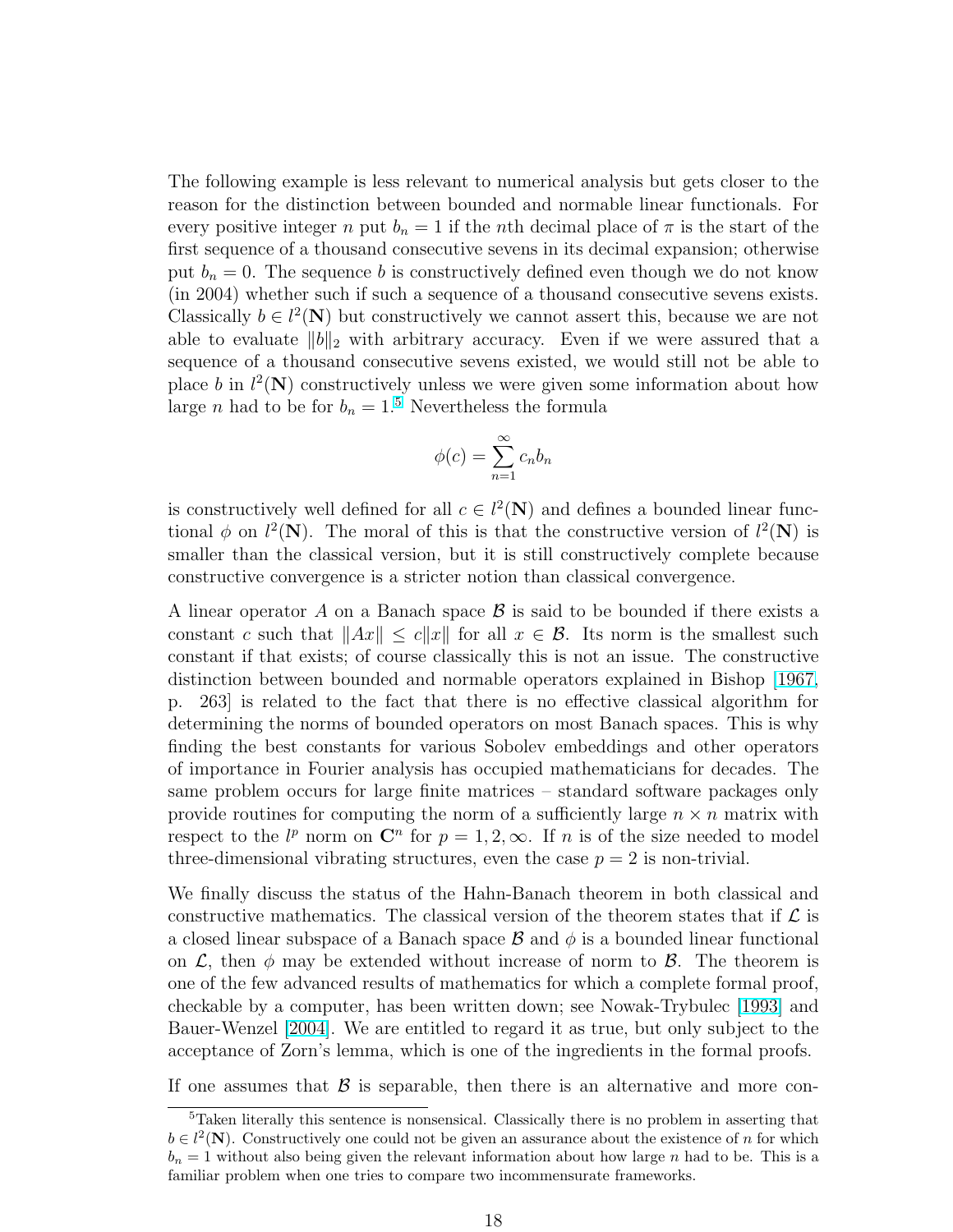structive approach. One can apply the one-step extension process for the linear functional iteratively, at each step including one more element from the countable dense set that is provided. After a countable number of steps the functional has been extended to a dense subspace of  $\mathcal{B}$ , and one can apply a completion procedure. This proof is not incapable of being criticized, in that the classical (i.e. Platonistic) formulation supposes that a countable number of successive steps can be completed, but it is more constructive than the general proof. By following this idea one obtains the constructive version of the Hahn-Banach theorem in Bishop [\[1967,](#page-20-0) p. 263], for normable linear functionals defined on a subspace of a separable Banach space.

Although the non-separable, classical version of the theorem applies in greater generality than the constructive version, we argue that if one examines the applications of functional analysis to the theory of partial differential equations, one finds that this extra power is to some degree spurious. The classical Hahn-Banach theorem implies that every Banach space  $\mathcal{B}$  has a Banach dual space  $\mathcal{B}^*$  with various properties. The precise structure of  $\mathcal{B}^*$  has been determined for a large number of Banach spaces, including all of the standard Sobolev spaces and  $L^p$  spaces for  $1 < p < \infty$ . In all of these cases one can identify the dual spaces explicitly without reference to the Hahn-Banach theorem. Among those Banach spaces that analysts use frequently, almost all for which the dual space can be described explicitly are separable. The explicit constructive description of all normable linear functionals on  $L^p$  is given in Bishop [\[1967,](#page-20-0) p. 256] (before his proof of the Hahn-Banach theorem).

Two of the most important non-separable Banach spaces in analysis are  $L^{\infty}(X, dx)$ , the space of essentially bounded functions on a measure space  $(X, dx)$ , and  $M(\Omega)$ , the space of finite, countably additive, signed measures on  $\Omega$ . In addition the entire theory of von Neumann algebras deals with non-separable Banach spaces. In all these cases the dual space is extremely abstract, and of limited use. Attempts at detailed descriptions involve substantial forays into formal set theory (see Kaplan [\[1985\]](#page-22-0)). The Banach dual space of  $l^{\infty}(\mathbf{Z})$  has a description in terms of the Stone-Cech compactification of the integers. This has a certain abstract fascination, but it seems to have no application to the theory of PDEs or other areas of analysis.

Our conclusion is that the constructive version of the Hahn-Banach theorem is adequate for many areas of analysis in which it is used in the course of solving problems in applied mathematics rigorously. This does not imply that one should reject the classical version, since classical mathematics can give valuable guidance about what might later be solved more explicitly.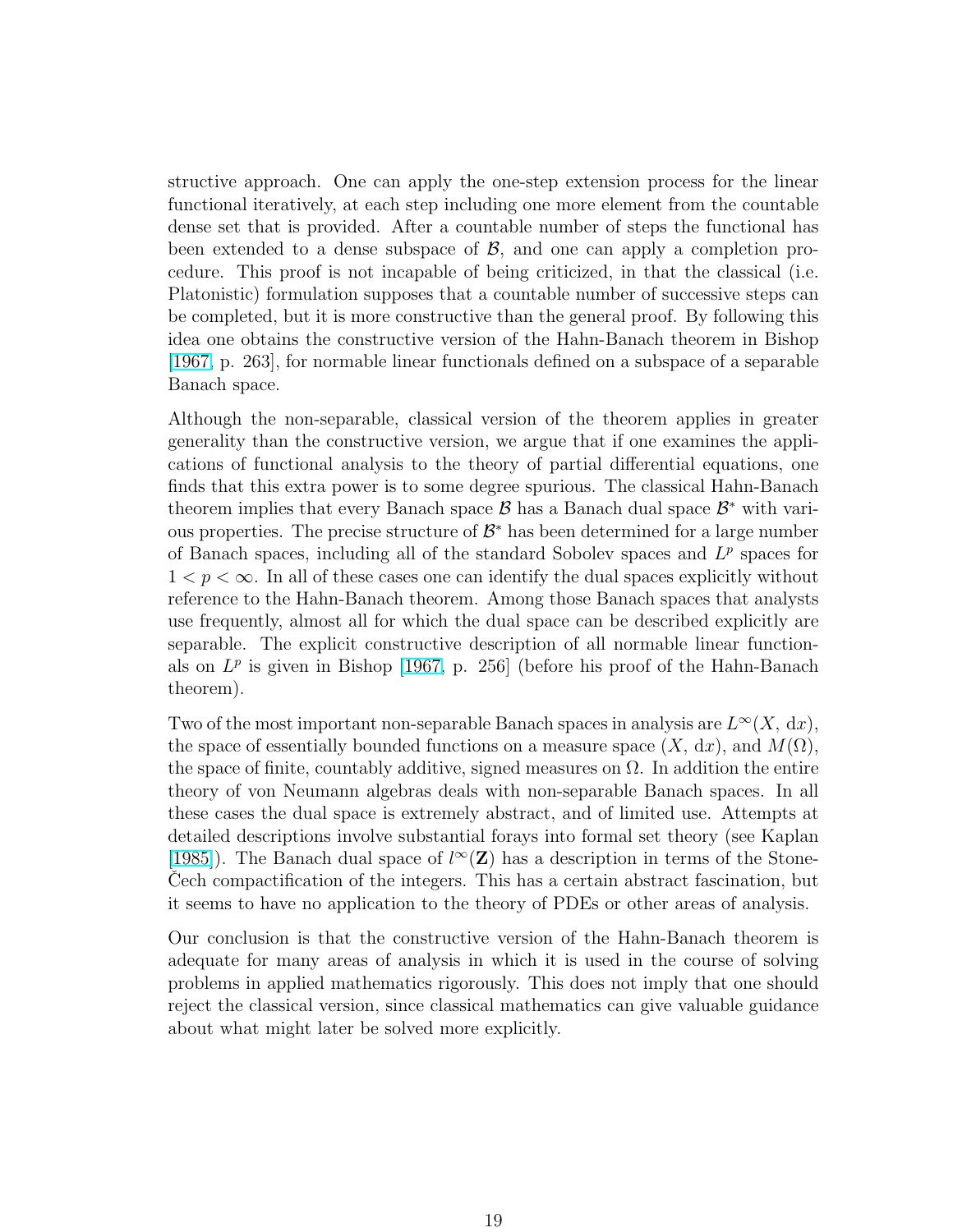## 6 Avoiding Unnecessary Philosophical Choices

Although Bishop was a pioneer in constructive analysis, prior to that he had done important work in several complex variables and the theory of uniform algebras. It might therefore be thought that he would have been a pluralist, but in fact he developed strong views about the 'philosophically correct context' for doing mathematics. It is perfectly possible to admire his work on constructive and finitistic mathematics respectively, but not to agree with his philosophical attitudes, which were not well developed.

One can identify three strands of opinion about the status of constructive mathematics, even after eliminating strict constructivists, such as Brouwer and Dummett, who consider that classical mathematics is ultimately incoherent. The first is that classical mathematics is the final arbiter of truth, but constructive methods may sometimes be pragmatically useful. In this view Bishop's book is simply a convenient formalization of the constructive approach, and has no foundational significance.

The second view (espoused by Bishop) is that constructive mathematics is the real thing, but that it may sometimes be helpful to use classical mathematics to provide intuition about what might later be proved 'properly' within constructive mathematics. Since classical mathematics is an extension of constructive mathematics, any theorem proved in classical mathematics will (almost surely) not be disproved in constructive mathematics.

The pluralist attitude, which is the one proposed in this paper, is that one need not and should not make such philosophical choices. One should simply accept each mathematical theory on its merits, and judge it according to the non-triviality and interest of the results proved within it. According to Schechter, this is increasingly the attitude that logicians take towards their subject.

The "existence" of  $f$  – or of any mathematical object, even the number " $3"$  – is purely formal. It does not have the same kind of solidity as your table and your chair; it merely exists in the mental universe of mathematics. Many different mathematical universes are possible. When we accept or reject the Axiom of Choice, we are specifying which universe we shall work in. Both possibilities are feasible... (Schechter [\[2004\]](#page-23-0))

Among those who have expressed support for pluralism in mathematics or logic one should also mention Carnap [\[1950\]](#page-21-0), Feferman [\[1977,](#page-21-0) p. 151], Hellman and Bell [\[2002\]](#page-22-0) and, no doubt, many others.

One still has to ask whether the pluralist view is philosophically coherent. One might regard mathematicians who adopt it as anti-realists in practice, whatever they say, because their willingness to contemplate mathematics with the continuum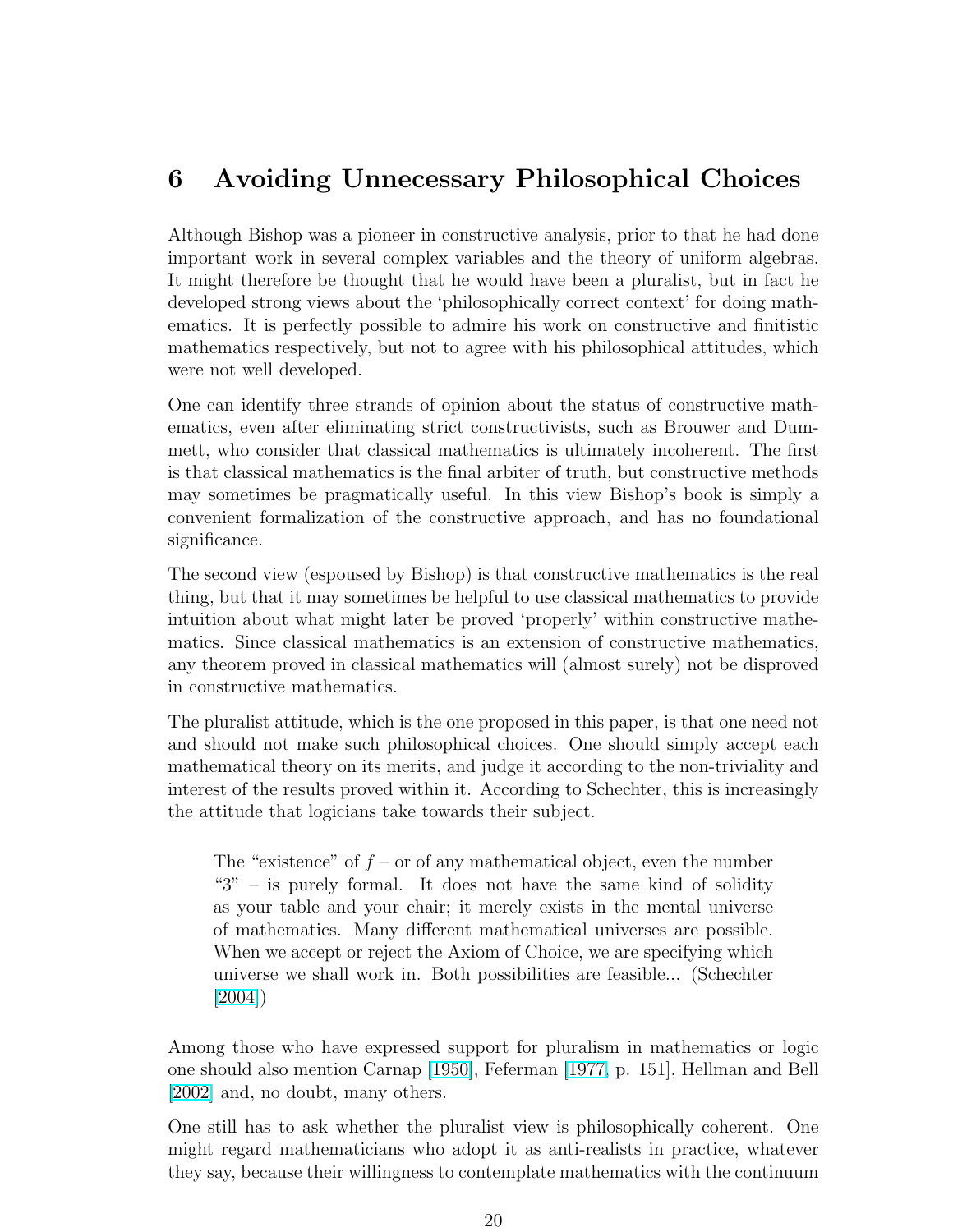<span id="page-20-0"></span>hypothesis or axiom of choice one day and without them the next shows that they do not have any deep beliefs about the existence of the relevant entities. It is also possible to argue that a pluralist is a realist in denial, because in the last resort he accepts that the correctness of a proof is judged using two-valued classical logic: every step of a proof either is or is not correct, once one has agreed the framework for judging correctness.

Both of the above criticisms of pluralism result from attempts to force it into preconceived frameworks. The task of philosophers is to describe and analyze the best mathematical practice, not to make judgements about the validity of one or other part of it. Mathematicians, for their part, serve the scientific community best by providing a variety of different ideas and methodologies. This provides the best insurance against internal contradictions that might appear in one framework, and the best opportunities for discovering new ideas. I do not apologize for defending the free market in mathematics as others do in economics, and for much the same reasons. History is full of those who wish to control or at least to impose a uniform description on events, and such tendencies need to be resisted.

Acknowledgements We should like to thank D Bridges for helpful comments.

## References

- [1994] Atiyah M F, et al.: Responses to 'Theoretical mathematics: towards a cultural synthesis of mathematics and theoretical physics'. Bull. Amer. Math. Soc. 30 (1994) 178-211.
- [1998] Balaguer M: 'Platonism and anti-Platonism in Mathematics'. Oxford Univ. Pess, Oxford, 1998.
- [2004] Bauer G, Wenzel M: Computer-Assisted Mathematics at Work The Hahn-Banach Theorem in Isabelle/Isar. http://isabelle.in.tum.de/library/HOL/HOL-Complex/HahnBanach/document.pdf
- [2000] Billinge H: Discussion. Applied Constructive Mathematics: On Hellmans Mathematical Constructivism in Spacetime. Brit. J. Phil. Sci. 51 (2000) 299- 318.
- [2003] Billinge H: Did Bishop have a philosophy of mathematics? Phil. Math. 11 (2003) 176-194.
- [1967] Bishop E: 'Foundations of constructive analysis', McGraw-Hill, 1967.
- [1985] Bishop E: Schizophrenia in contemporary mathematics. pp 1-32 in "Contemporary Mathematics vol. 39, Errett Bishop: reflections on him and his research". ed. M Rosenblatt, Amer. Math. Soc. Providence, RI, 1985.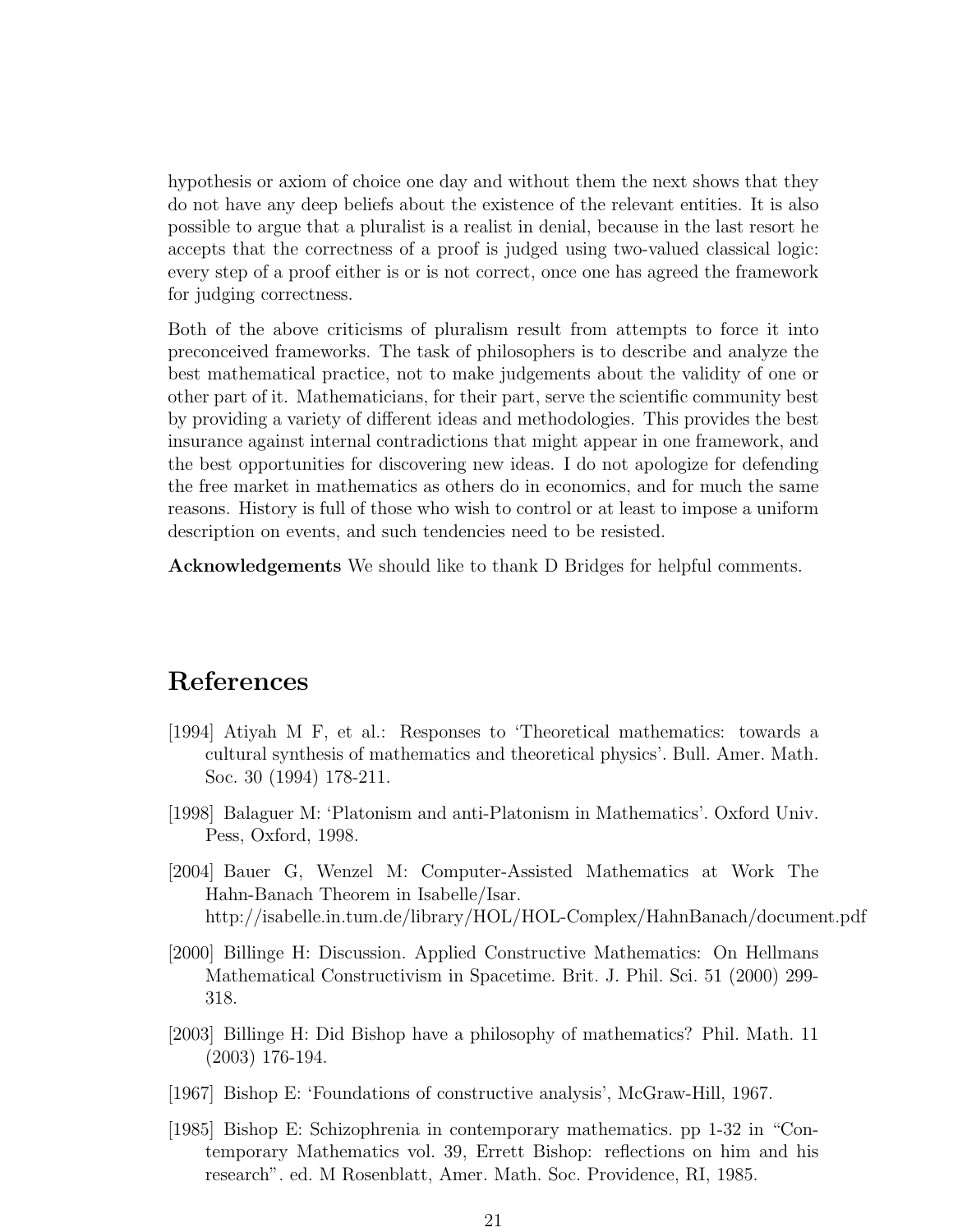- <span id="page-21-0"></span>[1985] Bishop E, Bridges D: 'Constructive Analysis', Grundlehren der math. Wiss. vol. 279, Springer-Verlag, Heidelberg, 1985.
- [1981] Bridges D: A constructive look at positive linear functionals on  $\mathcal{L}(\mathcal{H})$ . Pac. J. Math. 95 (1981) 11-25.
- [1995] Bridges D: Constructive mathematics and unbounded operators a reply to Hellman. J. Phil. Logic 24 (1995) 549-561.
- [1998] Bridges D: Constructive truth in practice, pp. 53-69 in 'Truth in Mathematics', eds. H G Dales and G Olivieri, Clarendon Press, Oxord, 1998.
- [2004] Burgess J P: Mathematics and 'Bleak House'. Phil. Math. 12 (2004) 18-36.
- [1950] Carnap R: Empiricism, Semantics, and Ontology. Revue Internationale de Philosophie 4 (1950) 20-40. See also Supplement to 'Meaning and Necessity: A Study in Semantics and Modal Logic', enlarged edition, Univ. of Chicago Press, Chicago, 1956.
- [1971] Cohen P J: Comments on the foundations of set theory. p 9-15 in 'Axiomatic Set Theory', Proc. Symp. Pure Math. Vol XIII, Part I. Amer. Math. Soc., Providence, RI, 1971.
- [2003] Davey K: Is mathematical rigor necessary in physics? Brit. J. Phil. Sci. 54 (2003) 439-463.
- [1980] Davies E B: One-Parameter Semigroups. LMS Monographs vol. 15. Academic Press, London, 1980.
- [1989] Davies E B: Heat Kernels and Spectral Theory. Cambridge Tracts in Math. vol. 92. Cambridge Univ. Press, Cambridge, 1989.
- [1995] Davies E B: Spectral Theory and Differential Operators. Cambridge Univ. Press, Cambridge, 1995.
- [2003a] Davies E B: Empiricism in Arithmetic and Analysis. Philosophia Mathematica (3) 11 (2003) 53-66.
- [2003b] Davies E B: Quantum mechanics does not require the continuity of space. Stud. Hist. Phil. Mod. Phys. 34 (2003) 319-328.
- [2000] Dummett M: Elements of Intuitionism, Second Edition. Clarendon Press, Oxford, 2000.
- [1977] Feferman S: Categorical foundations and foundations of category theory. pp. 149-169 in "Logic, Foundations of Mathematics and Computability". eds. Butts, R E and Hintikka J, Reidel, Dordrecht, 1977.
- [1980] Field H: 'Science Without Numbers'. Princeton Univ. Press, Princeton, 1980.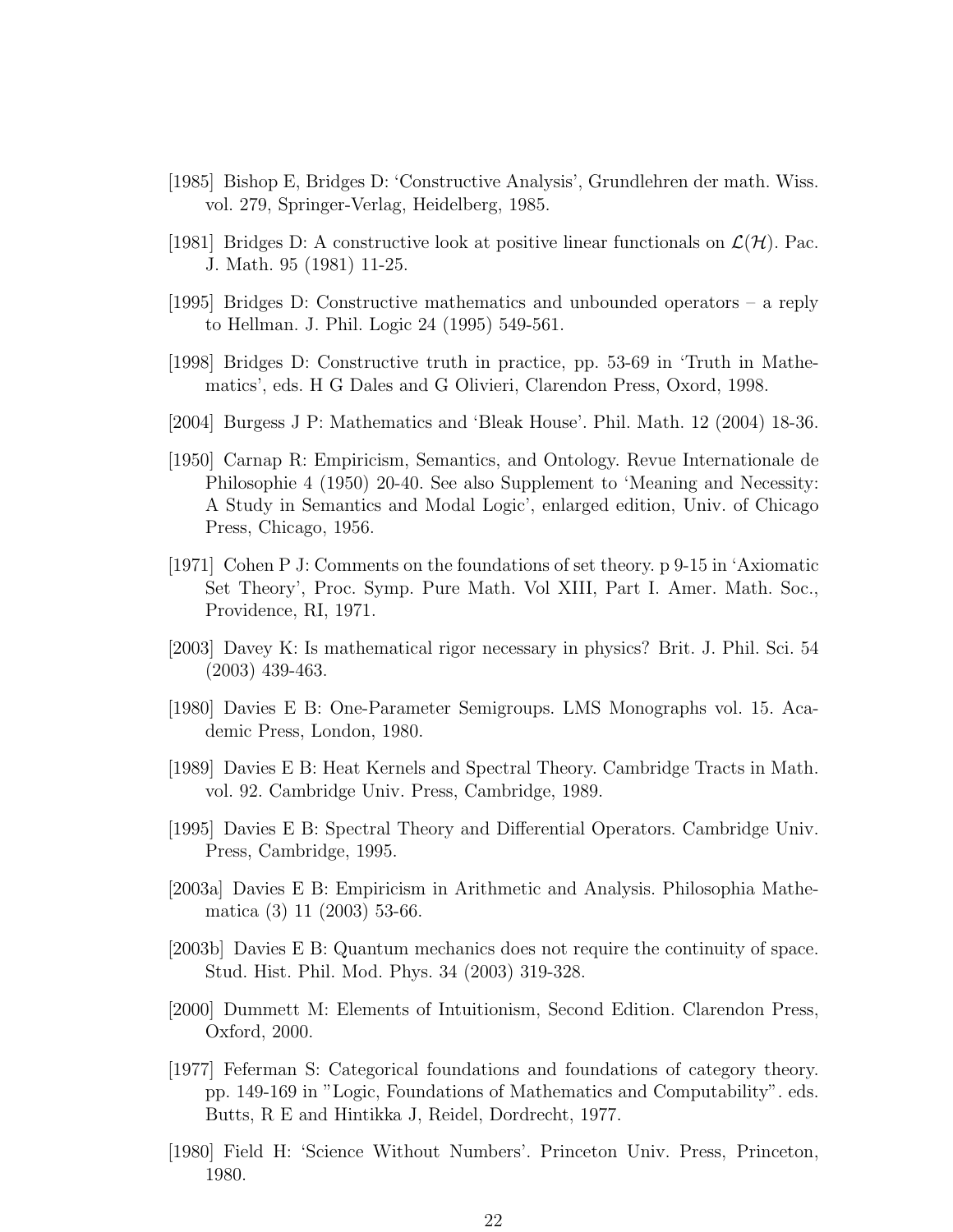- <span id="page-22-0"></span>[2000] Frank M: Constructive mathematics and Mathematical physics: a program and progess report. http://www.math.chicago.edu/∼mfrank/progprog.html see also Frank M: Ph. D. thesis, Chicago University, 2004.
- [1988] Friedman H M: Finite functions and the necessary use of large cardinals. Ann. Math. 148 (1998), 803893.
- [1989] Hellman G: Never say 'Never'! On the communication problem between intuitionism and classicism. Phil. Topics 17, no. 2 (1989) 47-67.
- [1993a] Hellman G: Gleason's theorem is not constructively provable. J. Phil. Logic 22 (1993) 193-203.
- [1993b] Hellman G: Constructive mathematics and quantum mechanics: unbounded operators and the spectral theorem. J. Phil. Logic 22(1993) 221-248.
- [1998] Hellman G: Mathematical constructivism in space-time. Brit. J. Phil. Sci. 49 (1998) 425-450.
- [2002] Hellman G, Bell J L: Pluralism and the Foundations of Mathematics. To appear in "Proceedings of Workshop on Scientific Pluralism, University of Minnesota, 2002". Minnesota University Press.
- [1997] Hellman G: Quantum Mechanical Unbounded Operators and Constructive Mathematics a Rejoinder to Bridges. J. Phil. Logic 26 (1997) 121-127.
- [1995] Henley D S: Syntax-directed discovery in mathematics. Erkenntnis 43 (1995) 241-259.
- [1993] Jaffe A, Quinn F: "Theoretical Mathematics": towards a cultural synthesis of mathematics and theoretical physics. Bull. Amer. Math. Soc. 29 (1993) 1-13.
- [1985] Kaplan S: 'The Bidual of  $C(X)$  I'. North-Holland, Amsterdam, 1985.
- [1997] Maddy P: 'Naturalism in Mathematics'. Clarendon Press, Oxford, 1997.
- [1985] Nerode A, Metakides G, Constable R: Remembrances of Errett Bishop. pp 79-84 in "Contemporary Mathematics vol. 39, Errett Bishop: reflections on him and his research". ed. M Rosenblatt, Amer. Math. Soc. Providence, RI, 1985.
- [1993] Nowak B, Trybulec A: Hahn-Banach theorem. J. Formalized Math. 5 (1993).
- [1977] Popper K R, Eccles J C: 'The Self and Its Brain'. Routledge, London, 1977.
- [1990] Richman F: Intuitionism as generalization. Phil. Math. 5 (1990) 124-128.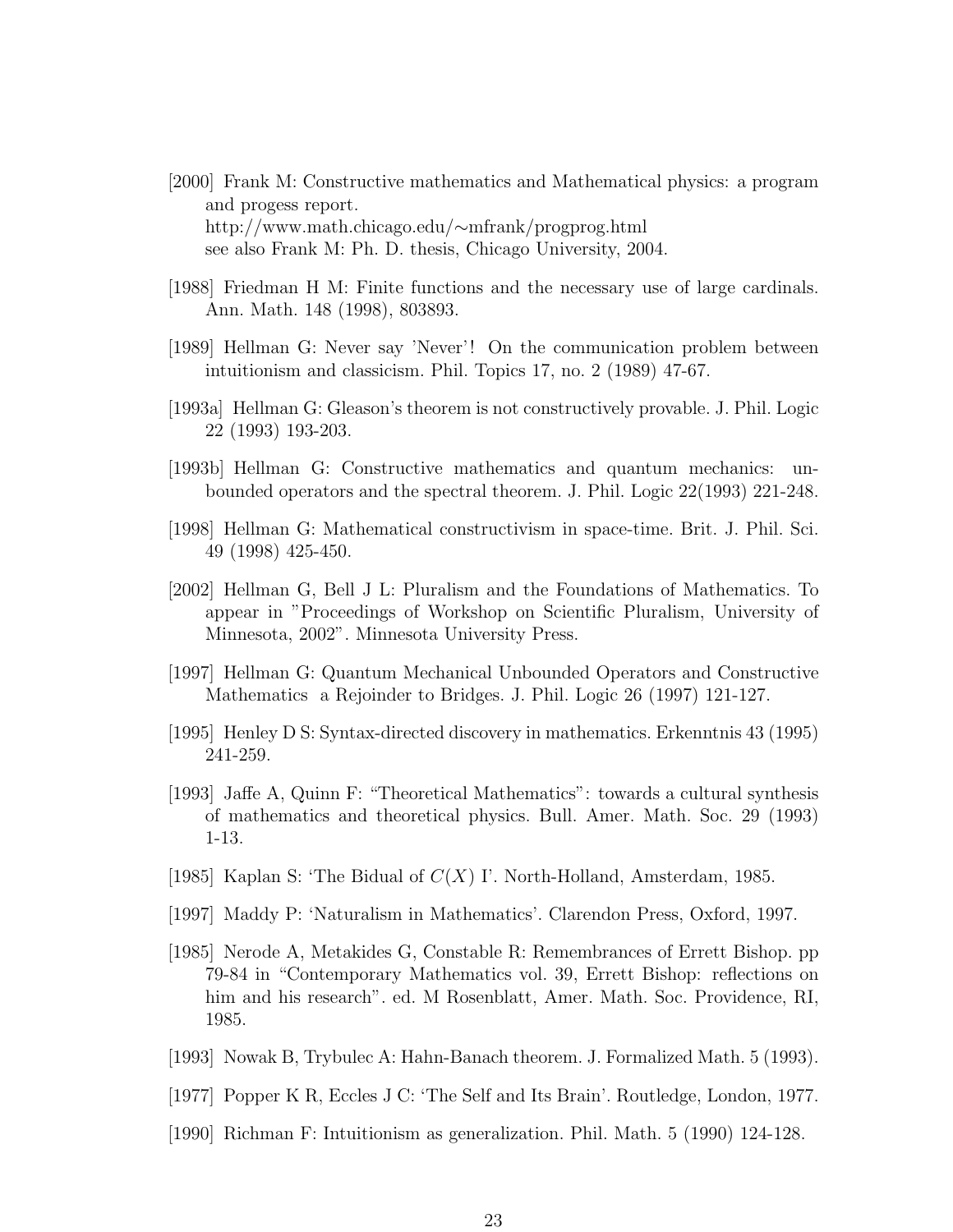- <span id="page-23-0"></span>[2000] Richman F: Gleason's theorem has a constructive proof. J. Phil. Logic 29 (2000), 425-431.
- [1999] Richman F, Bridges D: A constructive proof of Gleason's theorem. J. Funct. Anal. 162 (1999) 287-312.
- [1997] Rota G-C: The phenomenology of mathematical proof. Synthese 111 (1997) 183-196.
- [1993] Ruelle D: Chance and Chaos'. Penguin, London, 1993.
- [1986] Scedrov A: Diagonalization of continuous matrices as a representation of intuitionistic reals. Ann. Pure Appl. Logic 30 (1986) 201-206.
- [2004] Schechter E: 'Home Page for the Axiom of Choice'. http://www.math.vanderbilt.edu/∼schectex/ccc/choice.html
- [2003] Schuster P M: Unique existence, approximate solutions, and countable choice. Theor. Comput. Sci. 305 (2003) 433-455.
- [2004] Schuster P M: Countable choice as a questionable uniformity principle. Phil. Math. 12 (2004) 106-134.
- [2000] Shapiro S: Thinking about Mathematics, The philosophy of Mathematics. Oxford Univ. Press, Oxford, 2000.
- [2002] Stöltzner M: What Lakatos could teach the mathematical physicist. pp.157-187 in 'Appraising Lakatos, Methodology and the Man'. eds. Kampis G et al., Kluwer, Dordrecht, 2002.
- [1997] Tennant N: 'The Taming of the True'. Oxford Univ. Press, Oxford, 1997.
- [1994] Thurston W: : Responses to 'Theoretical mathematics: towards a cultural synthesis of mathematics and theoretical physics'. Bull. Amer. Math. Soc. 30 (1994) 161-177.
- [2002] Wolfram, S. 'A New Kind of Science'. Wolfram Media, Champaign, Ill, 2002.
- [1998] Ye, Feng: On Errett Bishop's Constructivism Some Expositions, Extensions and Critiques. Ph. D. thesis, Princeton University, 1998.

Department of Mathematics, King's College, Strand, London, WC2R 2LS, England.